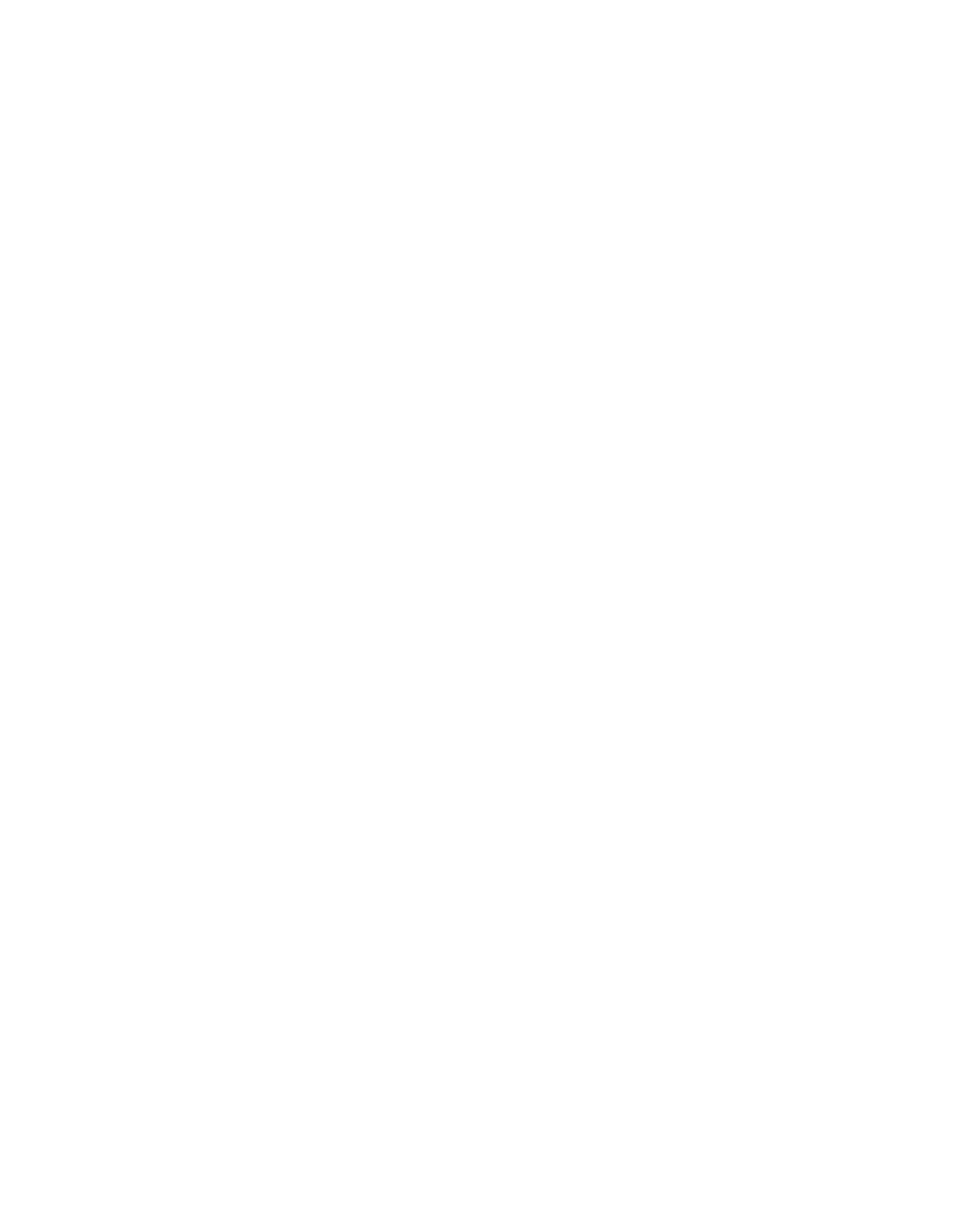#### **FOREWORD**

The U.S. Environmental Protection Agency (EPA) has developed the Quality Assurance Project Plan (QA Project Plan) as a tool for project managers and planners to document the type and quality of data needed for environmental decisions and to describe the methods for collecting and assessing those data. The development, review, approval, and implementation of the QA Project Plan is part of EPA's mandatory Quality System. The EPA Quality System requires all organizations to develop and operate management structures and processes to ensure that data used in Agency decisions are of the type and quality needed for their intended use. The QA Project Plan is an integral part of the fundamental principles and practices that form the foundation of the EPA Quality System.

This document provides the QA Project Plan requirements for organizations that conduct environmental data operations on behalf of EPA through contracts, financial assistance agreements, and interagency agreements; however, it may be used by EPA as well. It contains the same requirements as Chapter 5 of EPA Order 5360 A1 (EPA 2000), *The EPA Quality Manual for Environmental Programs*, which has been developed for internal use by EPA organizations. A companion document, *EPA Guidance for Quality Assurance Project Plans (QA/G-5)* (EPA 1998) provides suggestions for both EPA and non-EPA organizations on preparing, reviewing, and implementing QA Project Plans that satisfy the requirements defined in this document.

This document is one of the *EPA Quality System Series* documents which describe EPA policies and procedures for planning, implementing, and assessing the effectiveness of a quality system. Questions regarding this document or other *EPA Quality System Series* documents should be directed to:

> U.S. EPA Quality Staff (2811R) Washington, DC 20460 Phone: (202) 564-6830 FAX: (202) 565-2441 e-mail: quality@epa.gov

Copies of *Quality System Series* documents may be obtained from the Quality Staff or by downloading them from the Quality Staff Home Page:

www.epa.gov/quality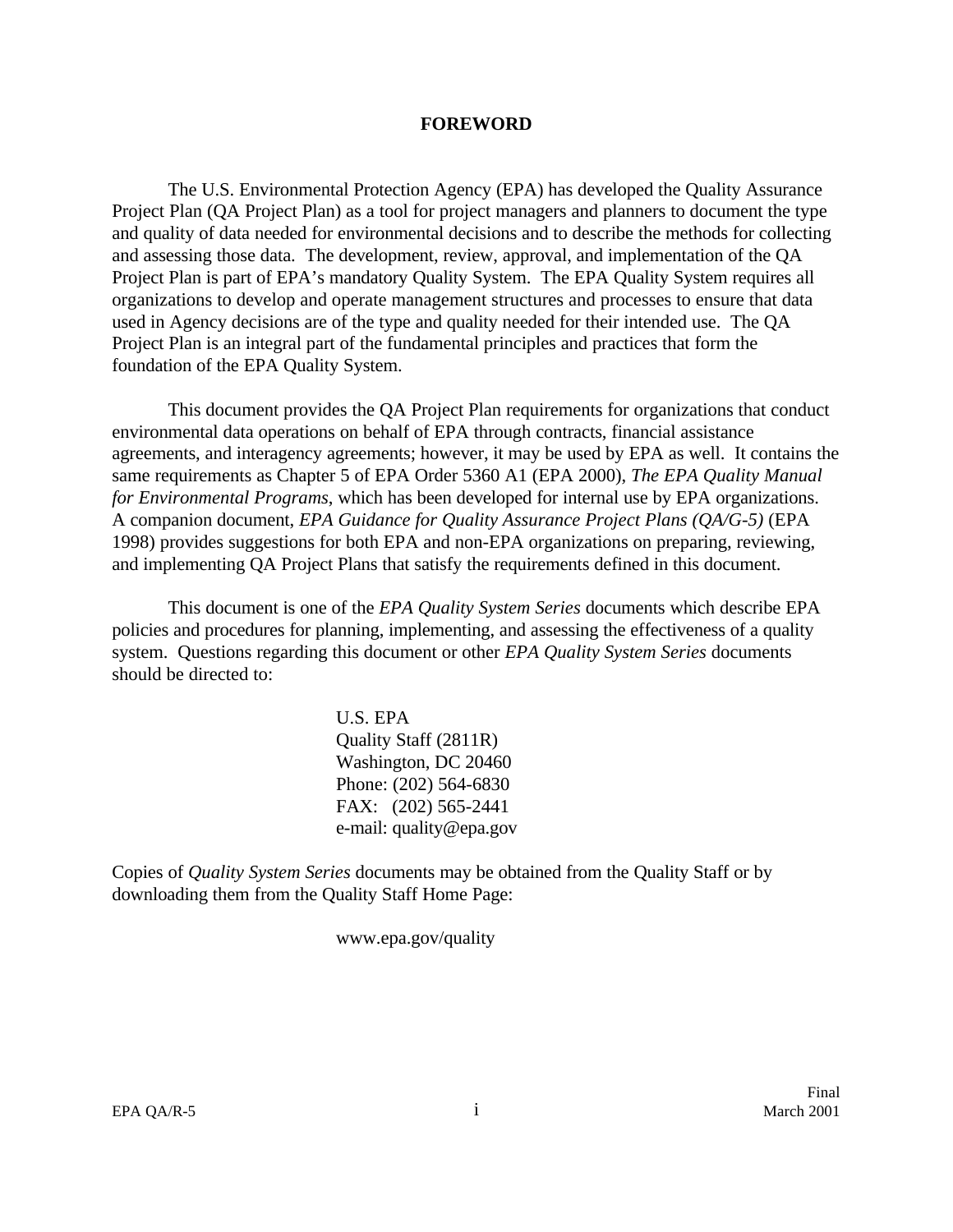#### **ACKNOWLEDGMENTS**

This document reflects the collaborative efforts of many quality management professionals who participate in the challenge for continual improvement in quality systems supporting environmental programs. These individuals, representing the EPA, other Federal agencies, State and local governments, and private industry, reflect a diverse and broad range of needs and experiences in environmental data collection programs. Their contributions and the comprehensive reviews during the development of this document are greatly appreciated.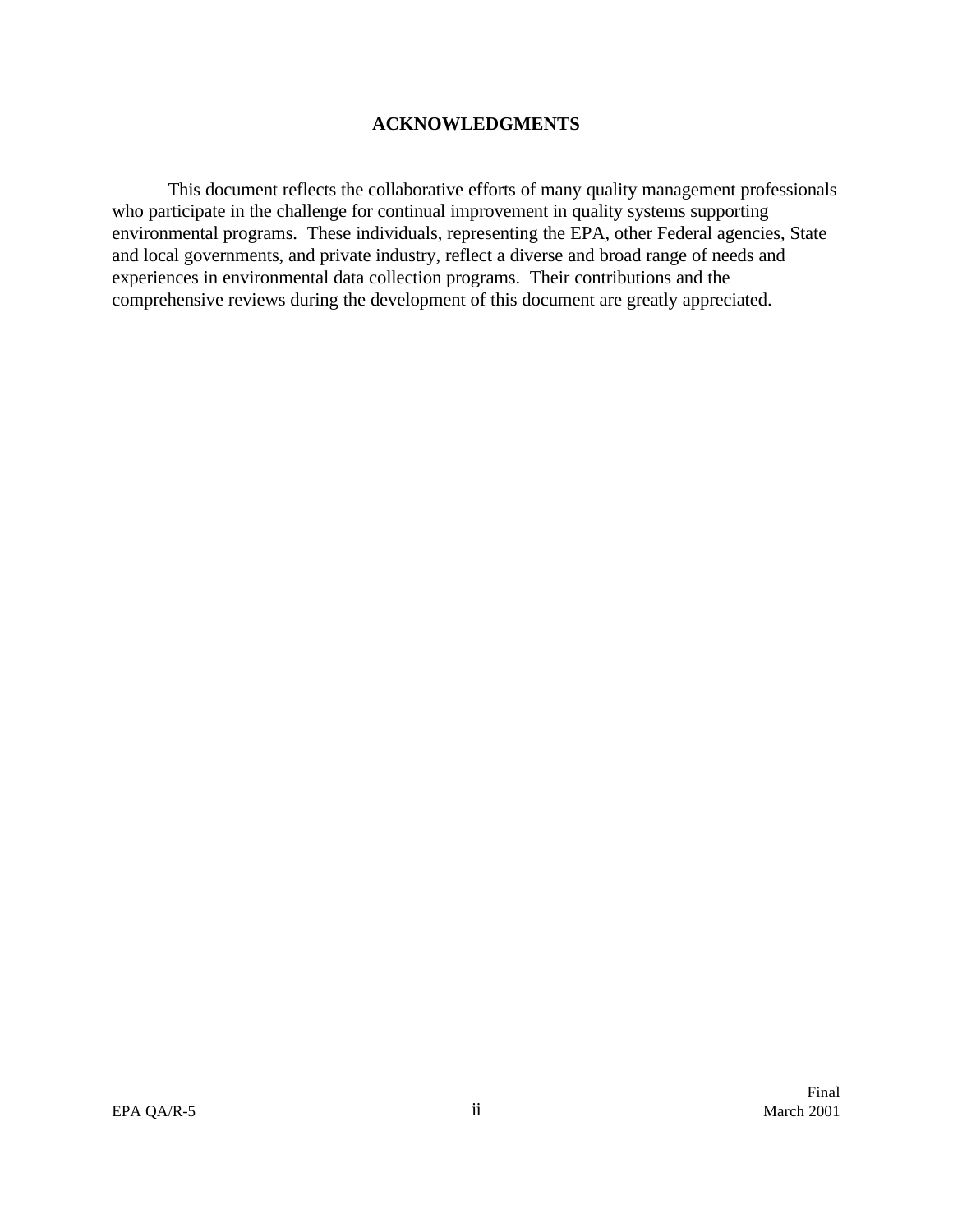# **TABLE OF CONTENTS**

| 1.1 |                                                                |  |  |
|-----|----------------------------------------------------------------|--|--|
| 1.2 | QA PROJECT PLANS, THE EPA QUALITY SYSTEM, AND                  |  |  |
|     |                                                                |  |  |
| 1.3 | THE GRADED APPROACH AND THE EPA QUALITY SYSTEM  4              |  |  |
| 1.4 |                                                                |  |  |
| 1.5 |                                                                |  |  |
| 1.6 |                                                                |  |  |
| 1.7 |                                                                |  |  |
|     |                                                                |  |  |
| 2.1 |                                                                |  |  |
| 2.2 |                                                                |  |  |
| 2.3 |                                                                |  |  |
| 2.4 | GENERAL CONTENT AND DETAIL REQUIREMENTS 7                      |  |  |
|     | 2.4.1                                                          |  |  |
|     |                                                                |  |  |
| 2.5 | QA PROJECT PLAN PREPARATION AND APPROVAL  8                    |  |  |
| 2.6 |                                                                |  |  |
| 2.7 |                                                                |  |  |
|     |                                                                |  |  |
|     |                                                                |  |  |
| 3.1 |                                                                |  |  |
| 3.2 |                                                                |  |  |
|     | 3.2.1                                                          |  |  |
|     | 3.2.2                                                          |  |  |
|     | 3.2.3                                                          |  |  |
|     | 3.2.4                                                          |  |  |
|     | A5 - Problem Definition/Background  14<br>3.2.5                |  |  |
|     | 3.2.6                                                          |  |  |
|     | 3.2.7                                                          |  |  |
|     | 3.2.8                                                          |  |  |
|     | 3.2.9                                                          |  |  |
| 3.3 | GROUP B: DATA GENERATION AND ACQUISITION  15                   |  |  |
|     | B1- Sampling Process Design (Experimental Design)  16<br>3.3.1 |  |  |
|     | 3.3.2                                                          |  |  |
|     | 3.3.3                                                          |  |  |
|     | 3.3.4                                                          |  |  |
|     | 3.3.5                                                          |  |  |
|     |                                                                |  |  |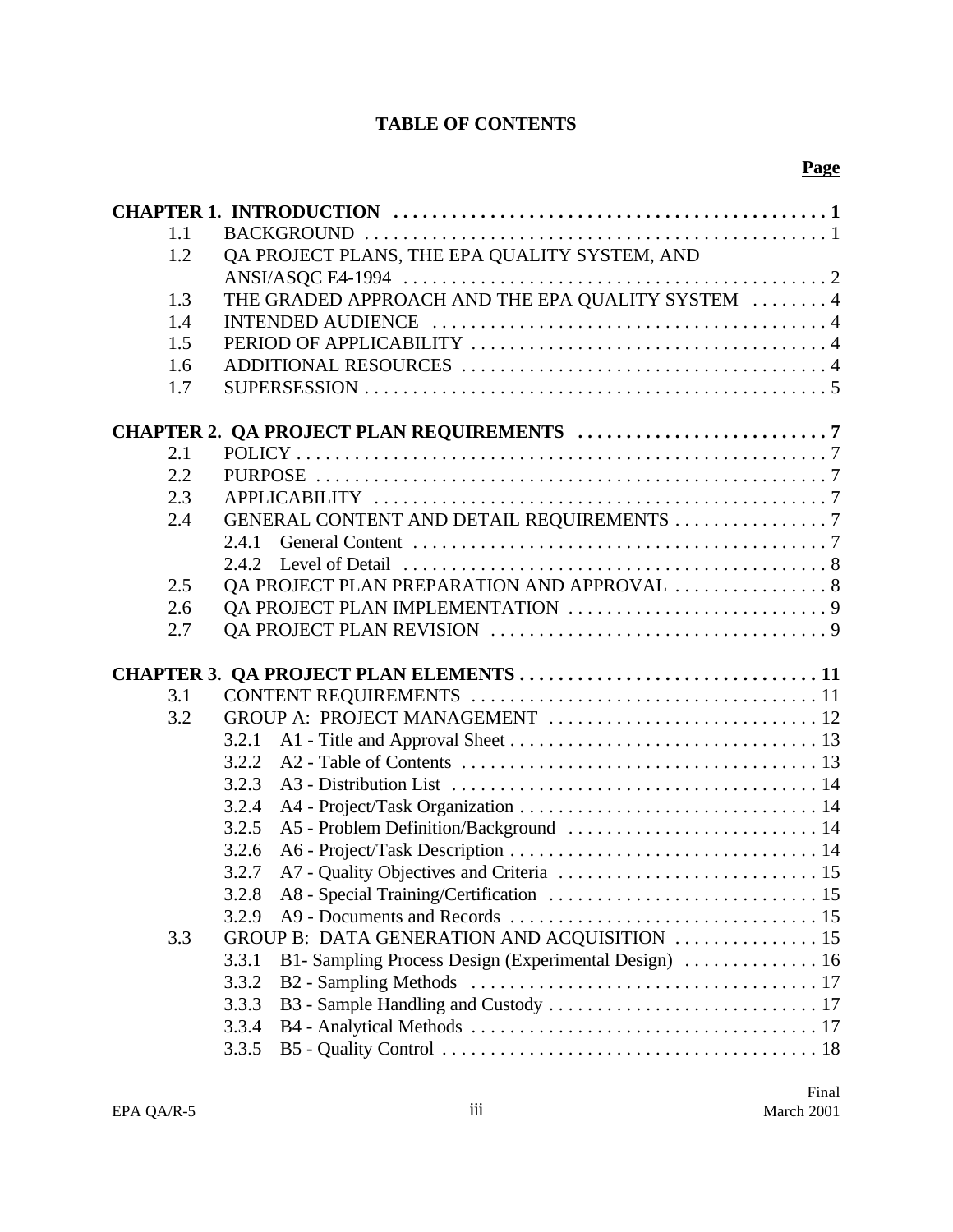# **Page**

|     | 3.3.6 | B6 - Instrument/Equipment Testing, Inspection, and Maintenance  18 |
|-----|-------|--------------------------------------------------------------------|
|     | 3.3.7 |                                                                    |
|     | 3.3.8 | B8 - Inspection/Acceptance of Supplies and Consumables 19          |
|     | 3.3.9 |                                                                    |
|     |       |                                                                    |
| 3.4 |       |                                                                    |
|     |       |                                                                    |
|     |       |                                                                    |
| 3.5 |       | GROUP D: DATA VALIDATION AND USABILITY  21                         |
|     | 3.5.1 |                                                                    |
|     | 3.5.2 |                                                                    |
|     | 3.5.3 |                                                                    |
|     |       |                                                                    |
|     |       | APPENDIX A. CROSSWALKS AMONG QUALITY ASSURANCE DOCUMENTS . A-1     |
| A.1 |       |                                                                    |
| A.2 |       | CROSSWALK BETWEEN EPA QA/R-5 AND QAMS-005/80 4-1                   |
| A.3 |       | CROSSWALK BETWEEN THE DQO PROCESS                                  |
|     |       |                                                                    |
|     |       |                                                                    |

# **FIGURES**

|  | Page |
|--|------|
|  |      |
|  |      |

# **TABLES**

|  | Page |
|--|------|
|  |      |
|  |      |
|  |      |
|  |      |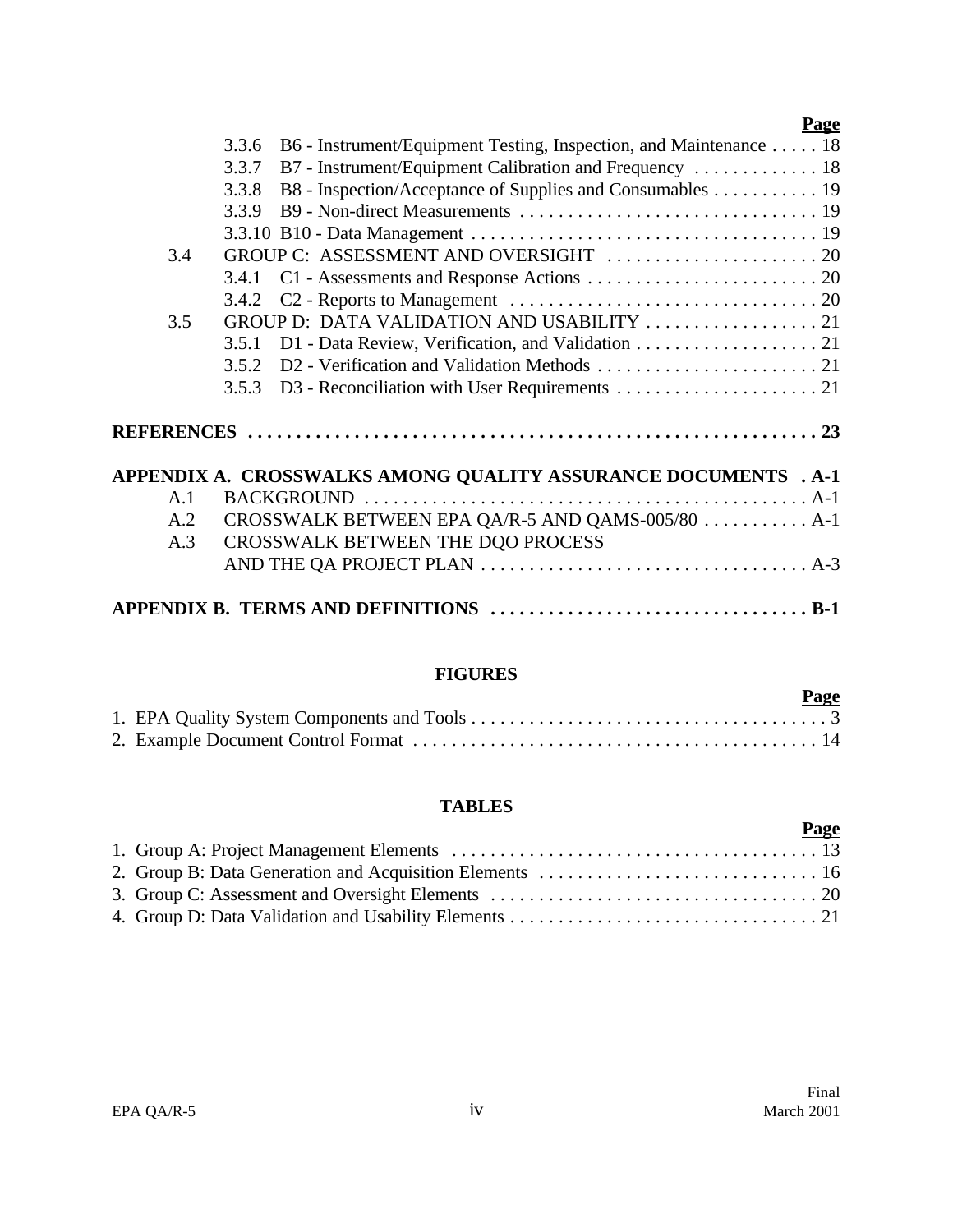#### **CHAPTER 1**

#### **INTRODUCTION**

#### <span id="page-6-0"></span>**1.1 BACKGROUND**

Environmental programs conducted by or funded by the U.S. Environmental Protection Agency (EPA) involve many diverse activities that address complex environmental issues. The EPA annually spends several hundred million dollars in the collection of environmental data for scientific research and regulatory decision making. In addition, non-EPA organizations may spend as much as an order of magnitude more each year to respond to Agency requirements. If decision makers (EPA and otherwise) are to have confidence in the quality of environmental data used to support their decisions, there must be a structured process for quality in place.

A structured system that describes the policies and procedures for ensuring that work processes, products, or services satisfy stated expectations or specifications is called a quality system. All organizations conducting environmental programs funded by EPA are required to establish and implement a quality system. EPA also requires that all environmental data used in decision making be supported by an approved Quality Assurance Project Plan (QA Project Plan). This requirement is defined in EPA Order 5360.1 A2 (EPA 2000), *Policy and Program Requirements for the Mandatory Agency-wide Quality System*, for EPA organizations. Non-EPA organizations funded by EPA are required to develop a QA Project Plan through:

- $\bullet$ 48 CFR 46, for contractors;
- $\bullet$ 40 CFR 30, 31, and 35 for assistance agreement recipients; and
- $\bullet$ other mechanisms, such as consent agreements in enforcement actions.

The QA Project Plan integrates all technical and quality aspects of a project, including planning, implementation, and assessment. The purpose of the QA Project Plan is to document planning results for environmental data operations and to provide a project-specific "blueprint" for obtaining the type and quality of environmental data needed for a specific decision or use. The QA Project Plan documents how quality assurance (QA) and quality control (QC) are applied to an environmental data operation to assure that the results obtained are of the type and quality needed and expected.

The ultimate success of an environmental program or project depends on the quality of the environmental data collected and used in decision-making, and this may depend significantly on the adequacy of the QA Project Plan and its effective implementation. Stakeholders (i.e., the data users, data producers, decision makers, etc.) shall be involved in the planning process for a program or project to ensure that their needs are defined adequately and addressed. While time spent on such planning may seem unproductive and costly, the penalty for ineffective planning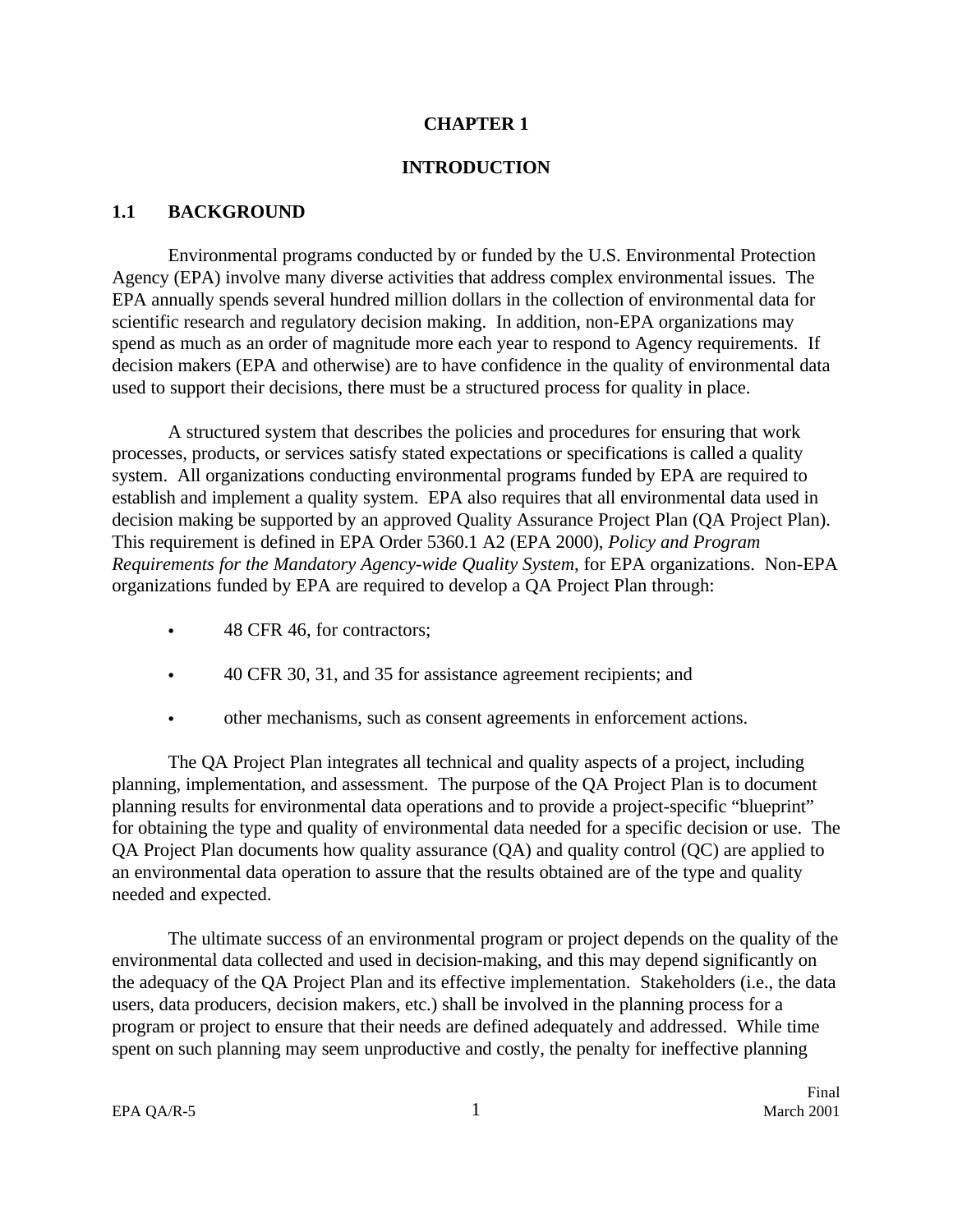<span id="page-7-0"></span>includes greater cost and lost time. Therefore, EPA requires that a systematic planning process be used to plan all environmental data operations. To support this requirement, EPA has developed a process called the Data Quality Objectives (DQO) Process. The DQO Process is the Agency's preferred planning process and is described in the *Guidance for the Data Quality Objectives Process (QA/G-4)* (EPA 2000b). The QA Project Plan documents the outputs from systematic planning.

This requirements document presents specifications and instructions for the information that must be contained in a QA Project Plan for environmental data operations funded by EPA. The document also discusses the procedures for review, approval, implementation, and revision of QA Project Plans. Users of this document should assume that all of the elements described herein are required in a QA Project Plan unless otherwise directed by EPA.

# **1.2 QA PROJECT PLANS, THE EPA QUALITY SYSTEM, AND ANSI/ASQC E4-1994**

EPA Order 5360.1 A2 and the applicable Federal regulations (defined above) establish a mandatory Quality System that applies to all EPA organizations and organizations funded by EPA. Components of the EPA Quality System are illustrated in [Figure 1.](#page-8-0) Organizations must ensure that data collected for the characterization of environmental processes and conditions are of the appropriate type and quality for their intended use and that environmental technologies are designed, constructed, and operated according to defined expectations. The QA Project Plan is a key project-level component of the EPA Quality System.

EPA policy is based on the national consensus standard, ANSI/ASQC E4-1994, *Specifications and Guidelines for Environmental Data Collection and Environmental Technology Programs*. The ANSI/ASQC E4-1994 standard describes the necessary management and technical elements for developing and implementing a quality system. This standard recommends using a tiered approach to a quality system. This standard recommends first documenting each organization-wide quality system in a Quality Management Plan or Quality Manual (to address requirements of *Part A: Management Systems* of the standard) and then documenting the applicability of the quality system to technical activity-specific efforts in a QA Project Plan or similar document (to address the requirements of *Part B: Collection and Evaluation of Environmental Data* of the standard). EPA has adopted this tiered approach for its mandatory Agency-wide Quality System. This document addresses Part B requirements of the standard.

A Quality Management Plan, or equivalent Quality Manual, documents how an organization structures its quality system, defines and assigns QA and QC responsibilities, and describes the processes and procedures used to plan, implement, and assess the effectiveness of the quality system. The Quality Management Plan may be viewed as the "umbrella" document under which individual projects are conducted. EPA requirements for Quality Management Plans are defined in *EPA Requirements for Quality Management Plans (QA/R-2)* (EPA 2001). The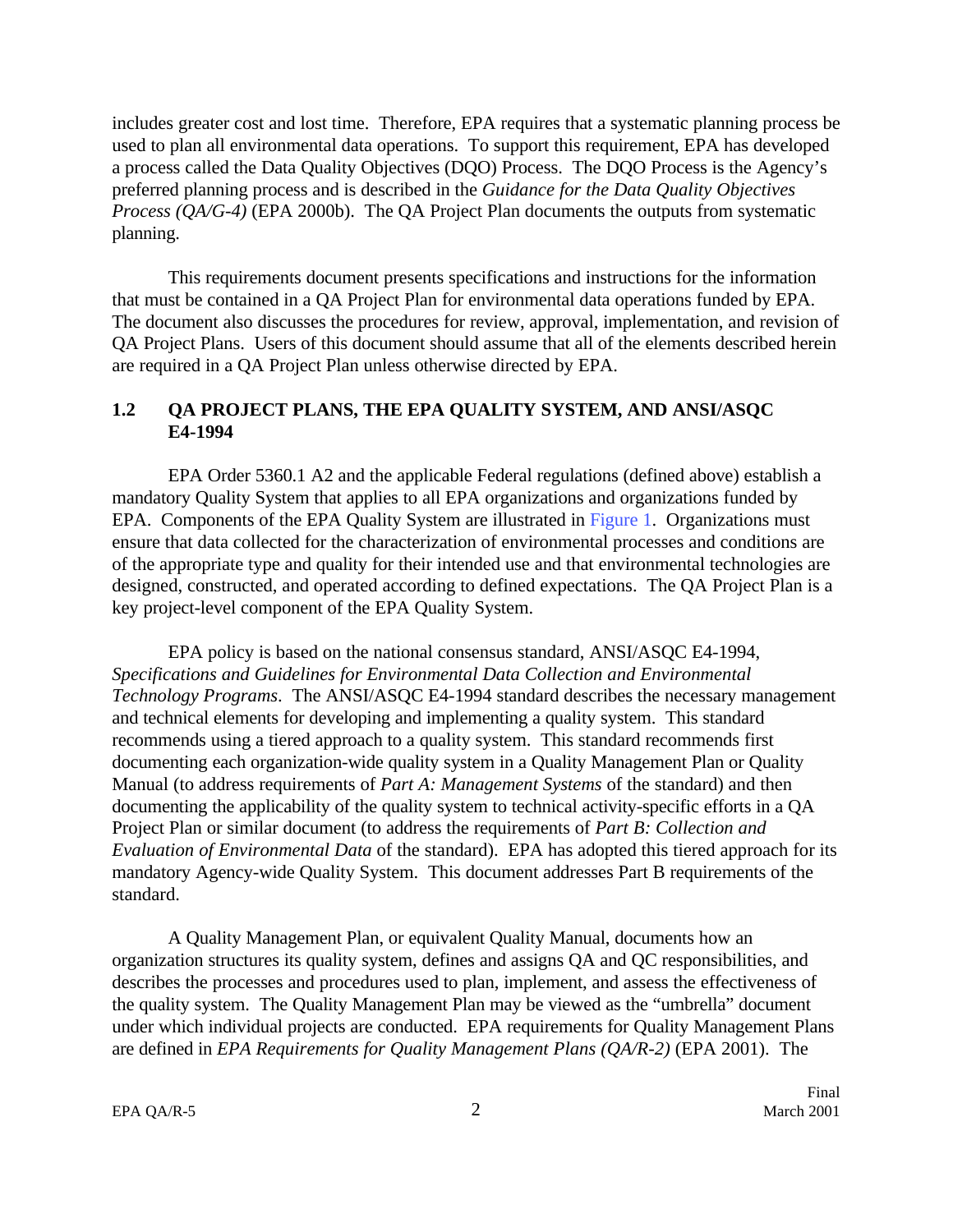<span id="page-8-0"></span>

**Figure 1. EPA Quality System Components and Tools**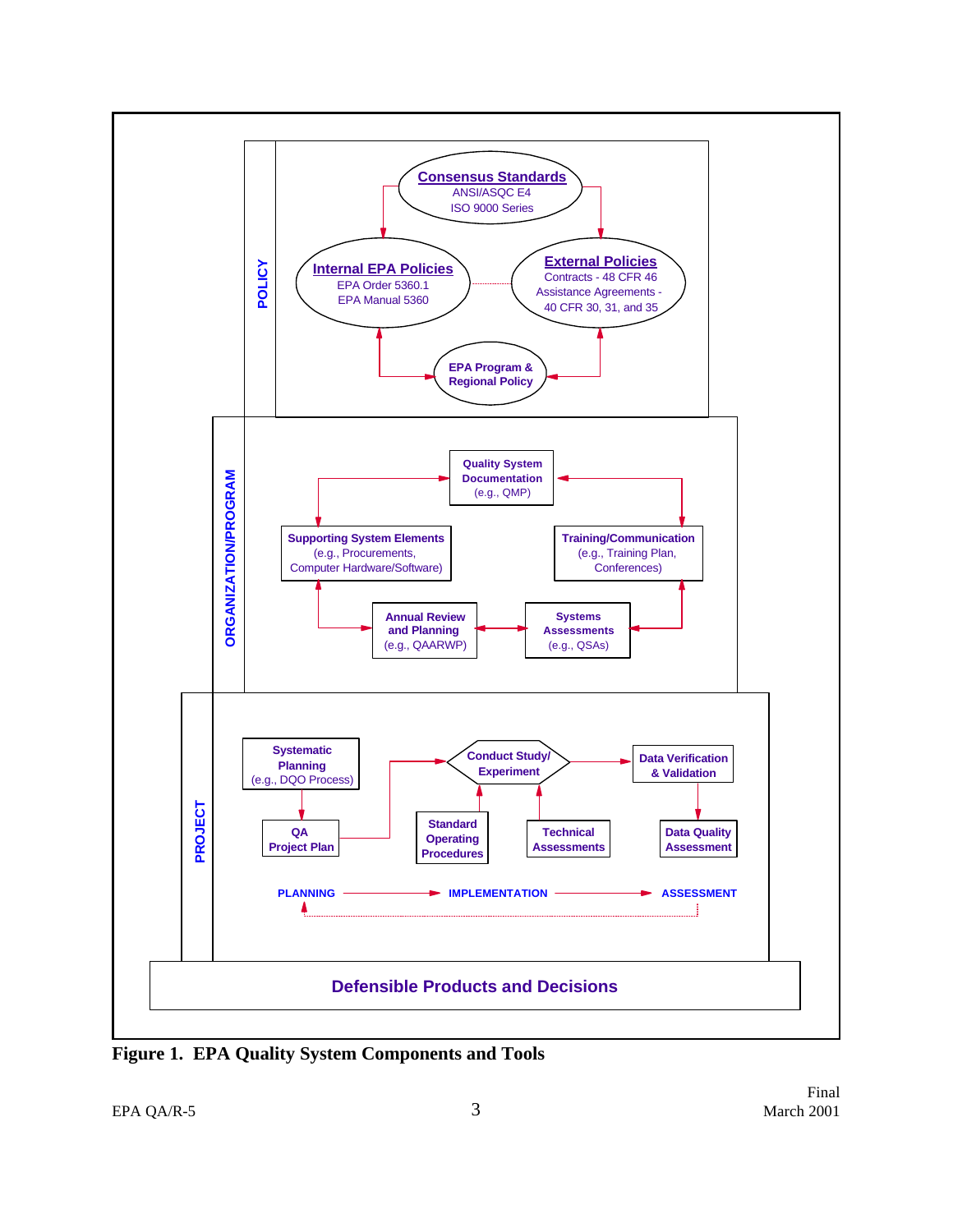<span id="page-9-0"></span>Quality Management Plan is then supported by project-specific QA Project Plans. In some cases, a QA Project Plan and a Quality Management Plan may be combined into a single document that contains both organizational and project-specific elements. The QA Manager for the EPA organization sponsoring the work has the authority to determine when a single document is applicable and will define the content requirements of such a document.

#### **1.3 THE GRADED APPROACH AND THE EPA QUALITY SYSTEM**

Recognizing that a "one size fits all" approach to quality requirements will not work in organizations as diverse as EPA, implementation of the EPA Quality System is based on the principle of graded approach. Applying a graded approach means that quality systems for different organizations and programs will vary according to the specific objectives and needs of the organization. For example, the quality expectations of a fundamental research program are different from that of a regulatory compliance program because the purpose or intended use of the data is different. The specific application of the graded approach principle to QA Project Plans is described in [Section 2.4.2.](#page-13-0)

#### **1.4 INTENDED AUDIENCE**

This document specifies the requirements for developing QA Project Plans for organizations that conduct environmental data operations funded by EPA through contracts, financial assistance agreements, and interagency agreements. EPA organizations may also use this document to develop QA Project Plans since this document is clearer and more user-friendly than the equivalent requirements defined in Section 5.3 of EPA Order 5360 A1 (EPA 2000), *The EPA Quality Manual for Environmental Programs* (an internal policy document). However, the preparation, submission, review, and approval requirements for EPA organizations are still contained in Section 5.2 of EPA Order 5360 A1 as these represent internal EPA policy.

#### **1.5 PERIOD OF APPLICABILITY**

This document shall be valid for a period of up to five years from the official date of publication. After five years, it shall either be reissued without change, revised, or withdrawn from the EPA Quality System.

#### **1.6 ADDITIONAL RESOURCES**

Guidance on preparing QA Project Plans may be found in a companion document, *EPA Guidance for Quality Assurance Project Plans (QA/G-5)* (EPA 1998). This guidance discusses the application of the QA Project Plan requirements and provides examples. Other documents that provide guidance on activities critical to successful environmental data operations and complement the QA Project Plan preparation effort include: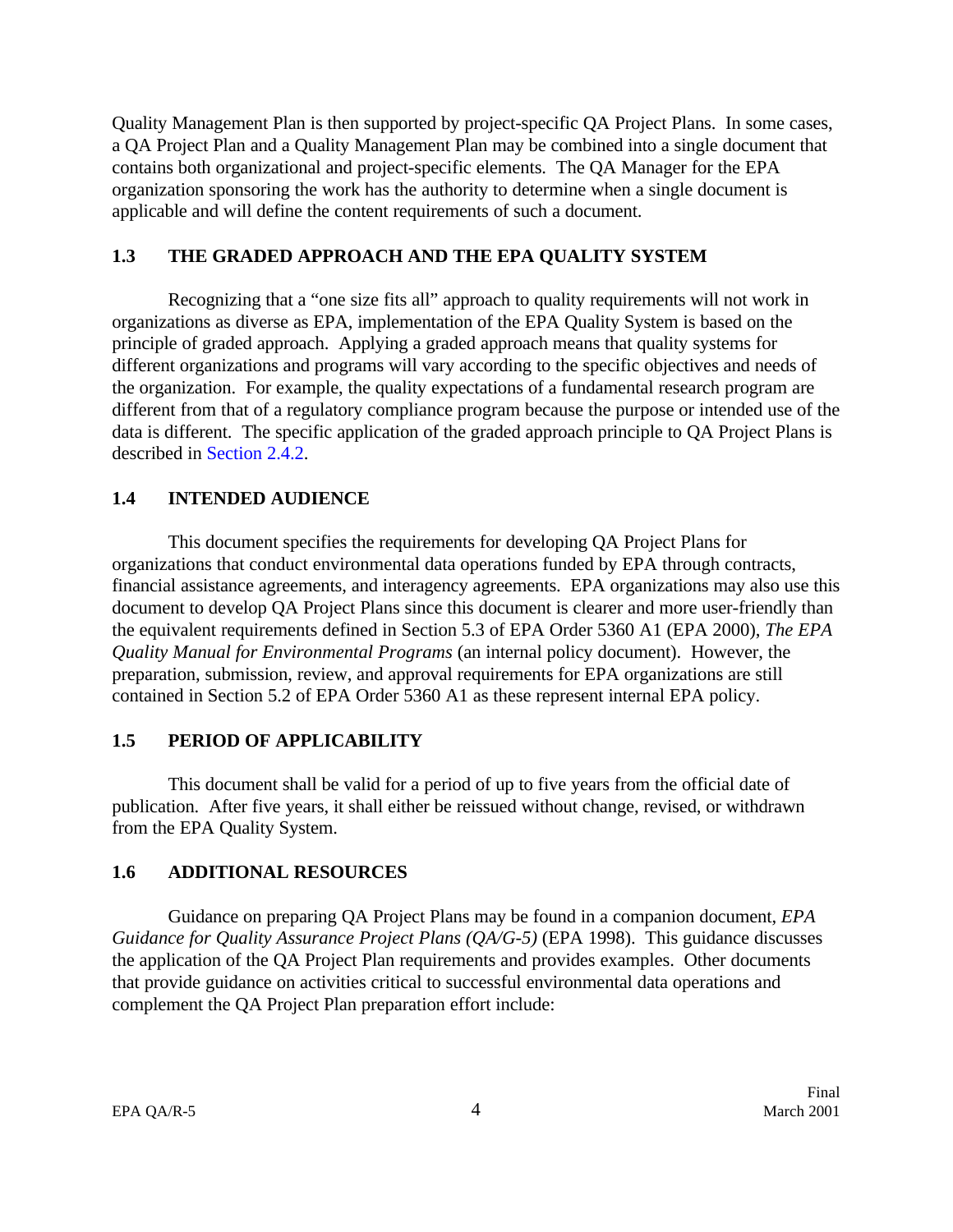- <span id="page-10-0"></span> $\bullet$ *Guidance for the Data Quality Objectives Process (QA/G-4)*, (EPA 2000b)
- $\bullet$ *Guidance for the Preparation of Standard Operating Procedures for Quality-Related Documents (QA/G-6)*, (EPA 1995)
- $\bullet$ *Guidance for Data Quality Assessment: Practical Methods for Data Analysis (QA/G-9)*, (EPA 2000a)

# **1.7 SUPERSESSION**

This document replaces QAMS-005/80, *Interim Guidelines and Specifications for Preparing Quality Assurance Project Plans* (EPA 1980) in its entirety.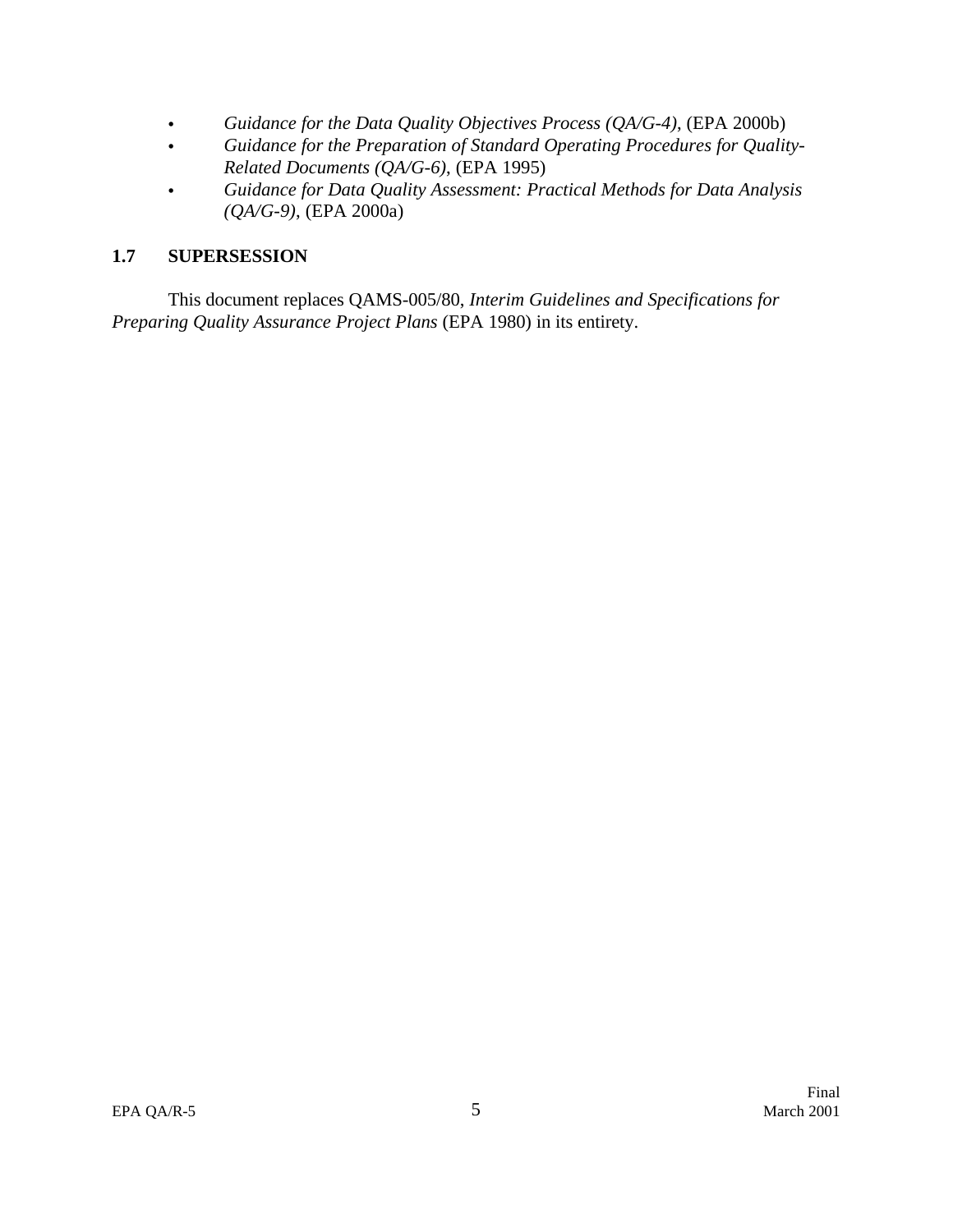(This page is intentionally blank.)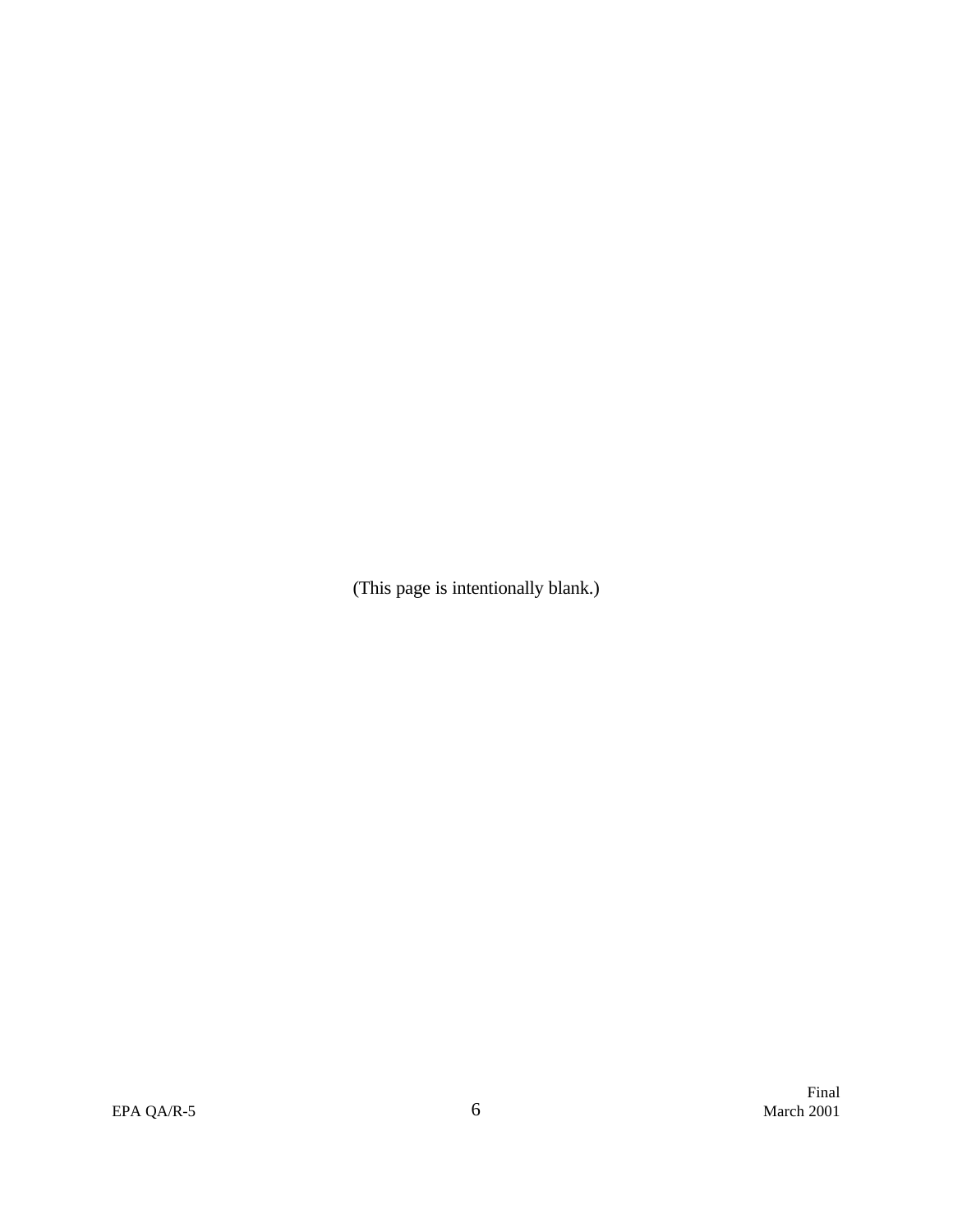#### **CHAPTER 2**

#### **QA PROJECT PLAN REQUIREMENTS**

#### <span id="page-12-0"></span>**2.1 POLICY**

All work funded by EPA that involves the acquisition of environmental data generated from direct measurement activities, collected from other sources, or compiled from computerized data bases and information systems shall be implemented in accordance with an approved QA Project Plan. The QA Project Plan will be developed using a systematic planning process based on the graded approach. No work covered by this requirement shall be implemented without an approved QA Project Plan available prior to the start of the work except under circumstances requiring immediate action to protect human health and the environment or operations conducted under police powers.

#### **2.2 PURPOSE**

The QA Project Plan documents the planning, implementation, and assessment procedures of, and how specific QA and QC activities will be applied during a particular project. The QA Project Plan demonstrates conformance to Part B requirements of ANSI/ASQC E4-1994.

#### **2.3 APPLICABILITY**

These requirements apply to all environmental programs funded by EPA that acquire, generate, or compile environmental data including work performed through contracts, work assignments, delivery orders, task orders, cooperative agreements, interagency agreements, State-EPA agreements, State, local and Tribal Financial Assistance/Grants, Research Grants, and in response to statutory or regulatory requirements and consent agreements. These requirements are negotiated into interagency agreements, including sub-agreements, and, in some cases, are included in enforcement settlement and consent agreements and orders. Where specific Federal regulations require the application of QA and QC activities (see [Section 1.1\)](#page-6-0), QA Project Plans shall be prepared, reviewed, and approved in accordance with the specifications contained in this document unless explicitly superseded by the regulation.

#### **2.4 GENERAL CONTENT AND DETAIL REQUIREMENTS**

#### **2.4.1 General Content**

The QA Project Plan must be composed of standardized, recognizable elements covering the entire project from planning, through implementation, to assessment. [Chapter 3](#page-16-0) of this document describes specific elements to address for QA Project Plans submitted to EPA. In some cases, it may be necessary to add special requirements to the QA Project Plan. The EPA organization sponsoring the work has the authority to define any special requirements beyond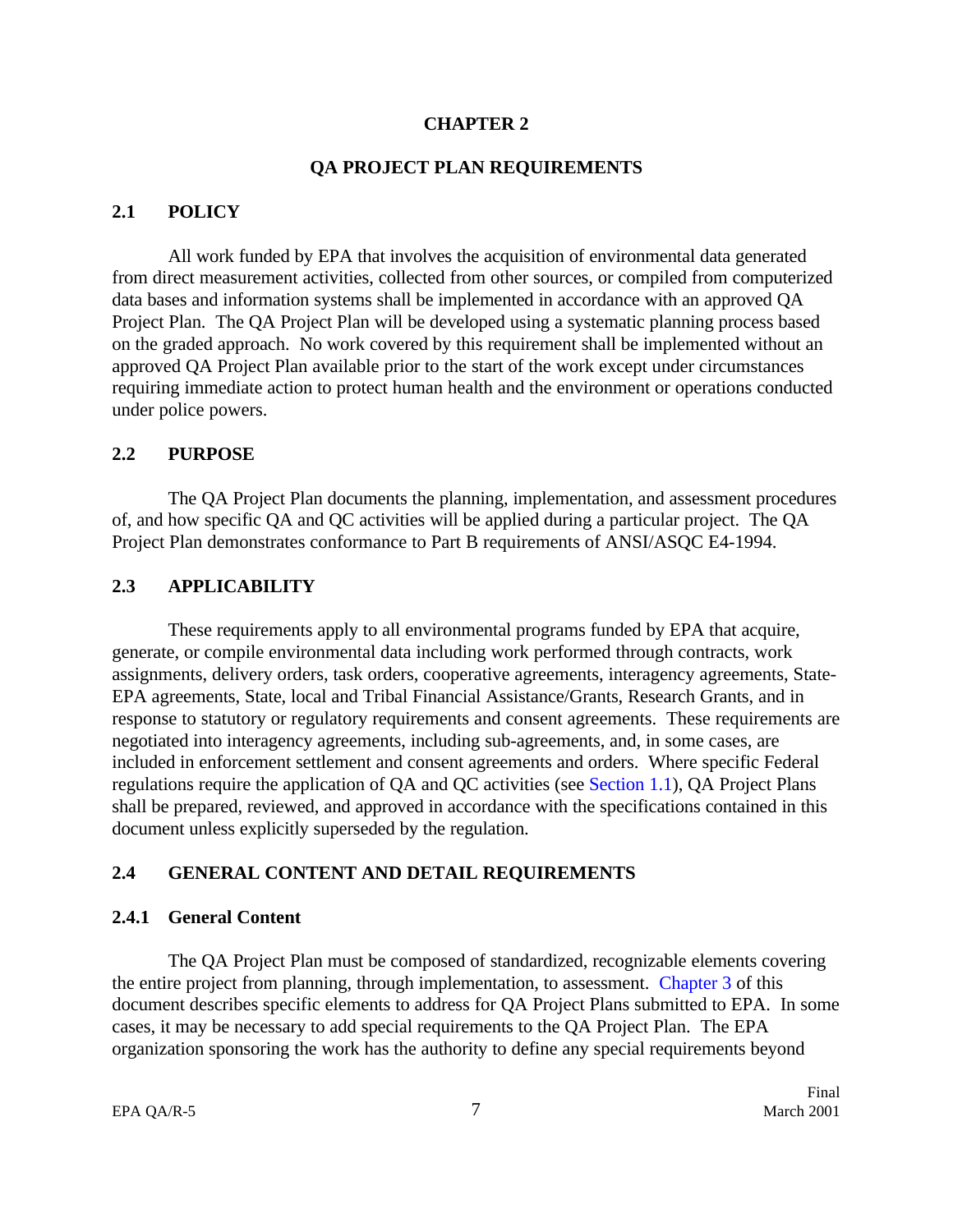<span id="page-13-0"></span>those listed in this document. If no additional requirements are specified, the QA Project Plan shall address all required elements. Each EPA organization defines their organizational-specific requirements for QA Project Plan documentation in their Quality Management Plan. All applicable elements defined by the EPA organization sponsoring the work must be addressed.

While most QA Project Plans will describe project- or task-specific activities, there may be occasions when a *generic* QA Project Plan may be more appropriate. A generic QA Project Plan addresses the general, common activities of a program that are to be conducted at multiple locations or over a long period of time; for example, it may be useful for a large monitoring program that uses the same methodology at different locations. A generic QA Project Plan describes, in a single document, the information that is not site or time-specific but applies throughout the program. Application-specific information is then added to the approved QA Project Plan as that information becomes known or completely defined. A generic QA Project Plan shall be reviewed periodically to ensure that its content continues to be valid and applicable to the program over time.

#### **2.4.2 Level of Detail**

The level of detail of the QA Project Plan should be based on a graded approach so that the level of detail in each QA Project Plan will vary according to the nature of the work being performed and the intended use of the data. As a result, an acceptable QA Project Plan for some environmental data operations may require a qualitative discussion of the experimental process and its objectives while others may require extensive documentation to adequately describe a complex environmental program.

#### **2.5 QA PROJECT PLAN PREPARATION AND APPROVAL**

The QA Project Plan may be prepared by an EPA organization, a contractor, an assistance agreement holder, or another Federal agency under an interagency agreement. Except where specifically delegated in the Quality Management Plan of the EPA organization sponsoring the work, all QA Project Plans prepared by non-EPA organizations must be approved by EPA before implementation.

The QA Project Plan shall be reviewed and approved by an authorized EPA reviewer to ensure that the QA Project Plan contains the appropriate content and level of detail. The authorized reviewer, for example the EPA project manager<sup>1</sup> with the assistance and approval of the EPA QA Manager or by the EPA QA Manager alone, are defined by the EPA organization's Quality Management Plan. In some cases, the authority to review and approve QA Project Plans is delegated to another part of the EPA organization covered by the same Quality Management

<sup>&</sup>lt;sup>1</sup> This term refers to the EPA official responsible for the project. This individual may also be called Project Officer, Delivery Order Project Officer, Work Assignment Manager, or Principal Investigator.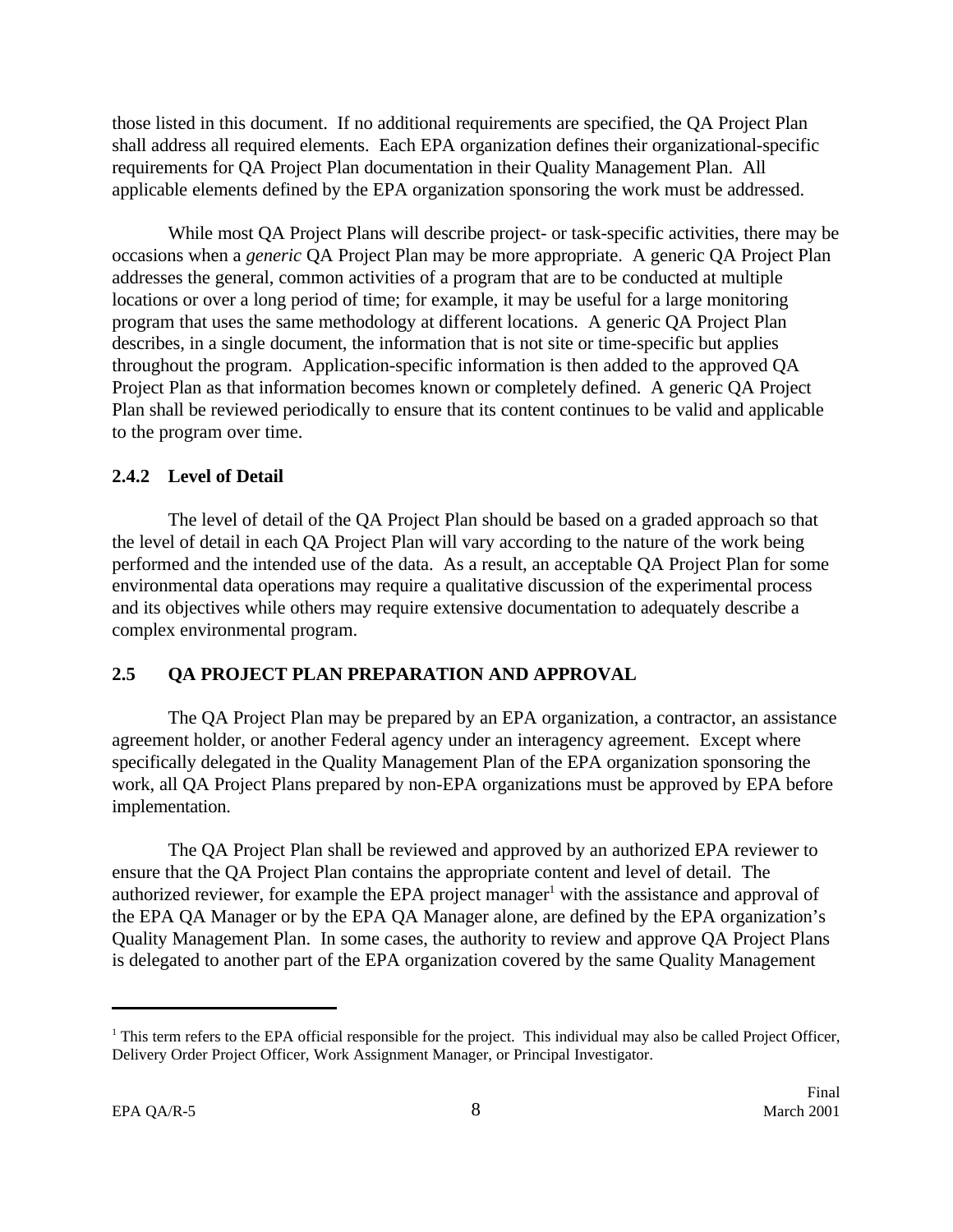<span id="page-14-0"></span>Plan. In cases where the authority to review and approve QA Project Plans is delegated in writing by EPA to another organization (i.e., a Federal agency or a State under an EPA-approved Quality Management Plan when the environmental data operation itself has been delegated to that organization for implementation), it is possible that the EPA project manager and EPA QA Manager may not be involved in the review and approval steps.

# **2.6 QA PROJECT PLAN IMPLEMENTATION**

None of the environmental work addressed by the QA Project Plan shall be started until the QA Project Plan has been approved and distributed to project personnel except in situations requiring immediate action to protect human health and the environment or operations conducted under police powers. Subject to these exceptions, it is the responsibility of the organization performing the work to assure that no environmental data are generated or acquired before the QA Project Plan is approved and received by the appropriate project personnel. However, EPA may grant conditional approval to a QA Project Plan to permit some work to begin while noncritical deficiencies in the QA Project Plan are being resolved.

The organization performing the work shall ensure that the QA Project Plan is implemented as approved and that all personnel involved in the work have direct access to a current version of the QA Project Plan and all other necessary planning, implementation, and assessment documents. These personnel should understand the requirements prior to the start of data generation activities.

# **2.7 QA PROJECT PLAN REVISION**

Although the approved QA Project Plan must be implemented as prescribed; it is not inflexible. Because of the complex and diverse nature of environmental data operations, changes to original plans are often needed. When such changes occur, the approving official shall determine if the change significantly impacts the technical and quality objectives of the project. When a substantive change is warranted, the originator of the QA Project Plan shall modify the QA Project Plan to document the change and submit the revision for approval by the same authorities that performed the original review. Only after the revision has been received and approved (at least verbally with written follow-up) by project personnel, shall the change be implemented.

For programs or projects of long duration, such as multi-year monitoring programs or projects using a generic QA Project Plan, the QA Project Plans shall be reviewed at least annually by the EPA Project Manager (or authorized representative). When revisions are necessary, the QA Project Plan must be revised and resubmitted for review and approval.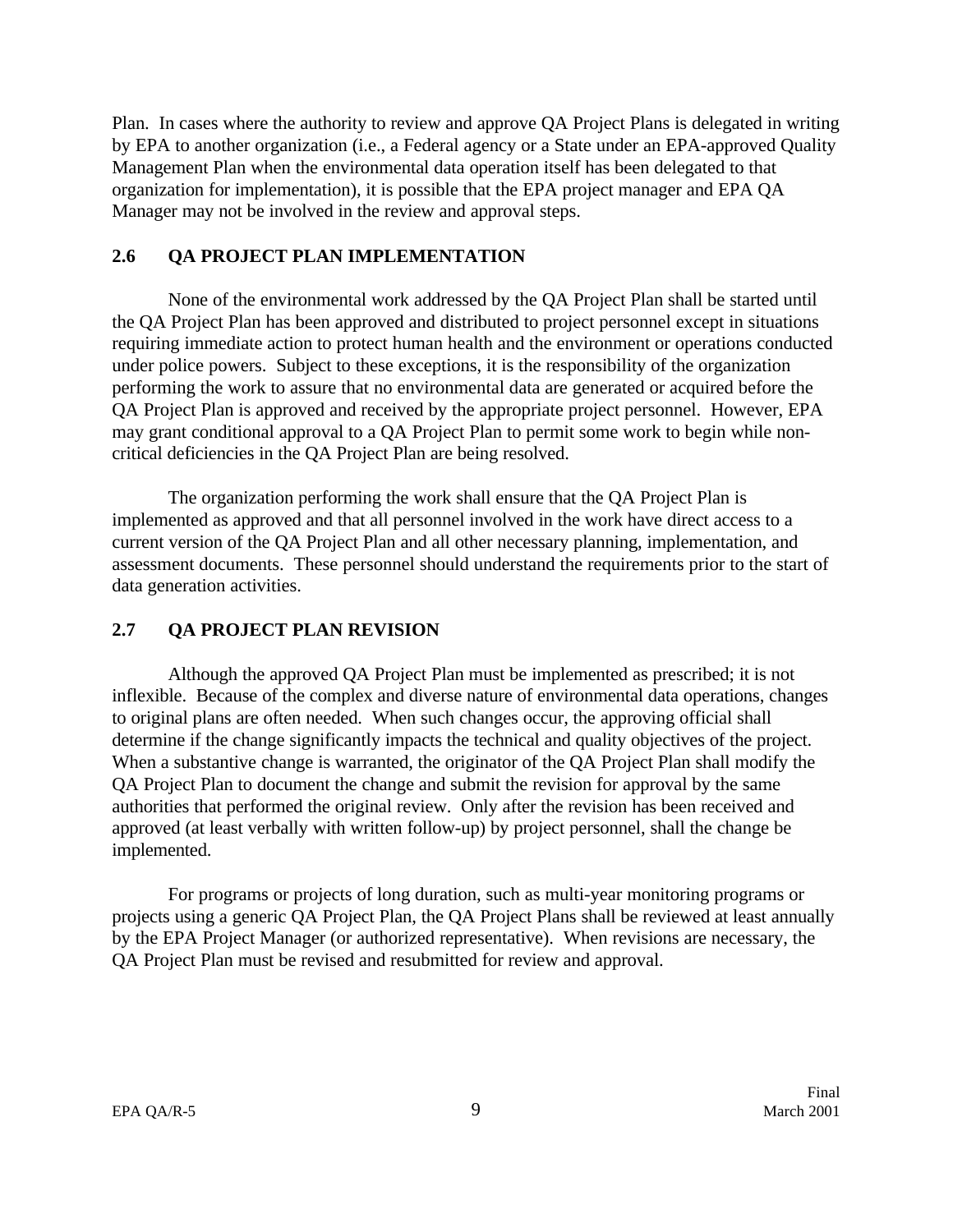(This page is intentionally blank.)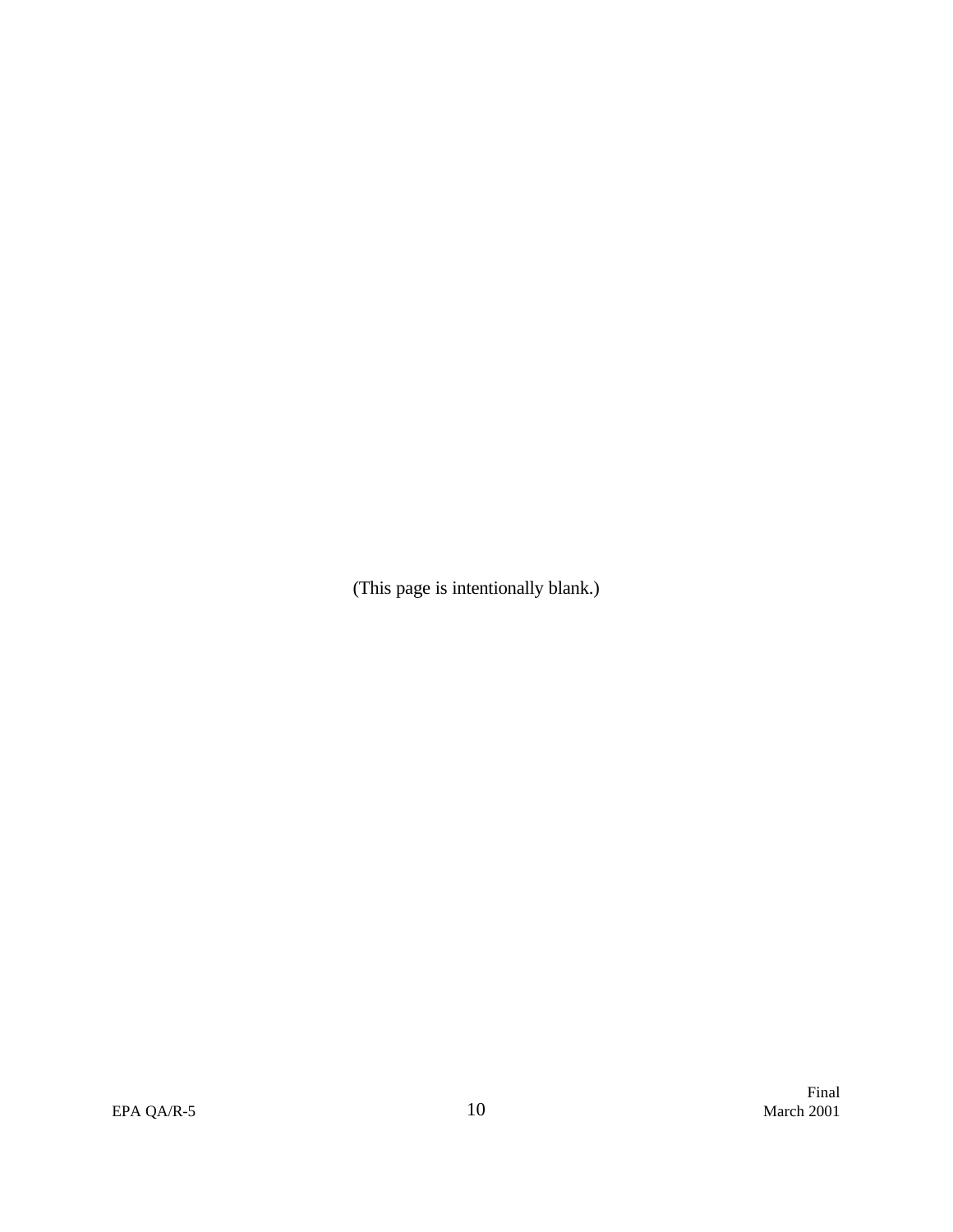# **CHAPTER 3**

# **QA PROJECT PLAN ELEMENTS**

#### <span id="page-16-0"></span>**3.1 CONTENT REQUIREMENTS**

The QA Project Plan is a formal document describing in comprehensive detail the necessary QA, QC, and other technical activities that must be implemented to ensure that the results of the work performed will satisfy the stated performance criteria. The QA Project Plan must provide sufficient detail to demonstrate that:

- the project technical and quality objectives are identified and agreed upon;
- C the intended measurements, data generation, or data acquisition methods are appropriate for achieving project objectives;
- assessment procedures are sufficient for confirming that data of the type and quality needed and expected are obtained; and
- any limitations on the use of the data can be identified and documented.

Most environmental data operations require the coordinated efforts of many individuals, including managers, engineers, scientists, statisticians, and others. The QA Project Plan must integrate the contributions and requirements of everyone involved into a clear, concise statement of what is to be accomplished, how it will be done, and by whom. It must provide understandable instructions to those who must implement the QA Project Plan, such as the field sampling team, the analytical laboratory, modelers, and the data reviewers. In all aspects of the QA Project Plan, the use of national consensus standards and practices are encouraged.

In order to be effective, the QA Project Plan must specify the level or degree of QA and QC activities needed for the particular environmental data operations. Because this will vary according to the purpose and type of work being done, EPA believes that the graded approach should be used in planning the work. This means that the QA and QC activities applied to a project will be commensurate with:

- $\bullet$ the purpose of the environmental data operation (e.g., enforcement, research and development, rulemaking),
- $\bullet$ the type of work to be done (e.g., pollutant monitoring, site characterization, risk characterization, bench level proof of concept experiments), and
- $\bullet$ the intended use of the results (e.g., compliance determination, selection of remedial technology, development of environmental regulation).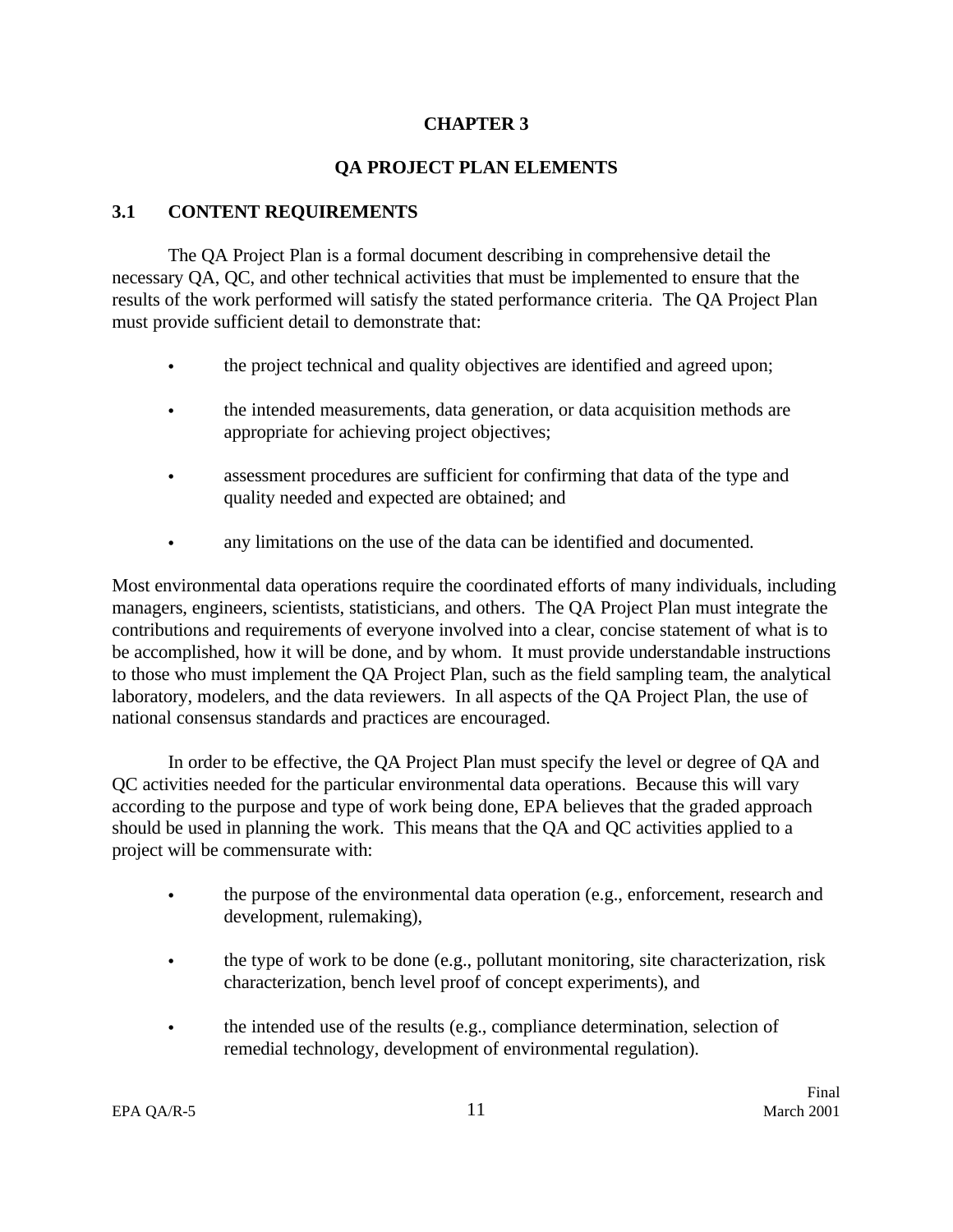<span id="page-17-0"></span>The QA Project Plan shall be composed of standardized, recognizable elements covering the entire project from planning, through implementation, to assessment. These elements are presented in that order and have been arranged for convenience into four general groups. The four groups of elements and their intent are summarized as follows:

- A Project Management The elements in this group address the basic area of project management, including the project history and objectives, roles and responsibilities of the participants, etc. These elements ensure that the project has a defined goal, that the participants understand the goal and the approach to be used, and that the planning outputs have been documented.
- B Data Generation and Acquisition The elements in this group address all aspects of project design and implementation. Implementation of these elements ensure that appropriate methods for sampling, measurement and analysis, data collection or generation, data handling, and QC activities are employed and are properly documented.
- C Assessment and Oversight The elements in this group address the activities for assessing the effectiveness of the implementation of the project and associated QA and QC activities. The purpose of assessment is to ensure that the QA Project Plan is implemented as prescribed.
- D Data Validation and Usability The elements in this group address the QA activities that occur after the data collection or generation phase of the project is completed. Implementation of these elements ensures that the data conform to the specified criteria, thus achieving the project objectives.

All applicable elements, including the content and level of detail under each element, defined by the EPA organization sponsoring the work must be addressed in the QA Project Plan. If an element is not applicable, state this in the QA Project Plan. Documentation, such as an approved Work Plan, Standard Operating Procedures, etc., may be referenced in response to a particular required QA Project Plan element to reduce the size of the QA Project Plan. Current versions of all referenced documents must be attached to the QA Project Plan itself or be placed on file with the appropriate EPA office and available for routine referencing when needed. The QA Project Plan shall also address related QA planning documentation (e.g., Quality Management Plans) from suppliers of services critical to the technical and quality objectives of the project or task.

#### **3.2 GROUP A: PROJECT MANAGEMENT**

The elements in this group [\(Table 1\)](#page-18-0) address project management, including project history and objectives, roles and responsibilities of the participants, etc. These elements document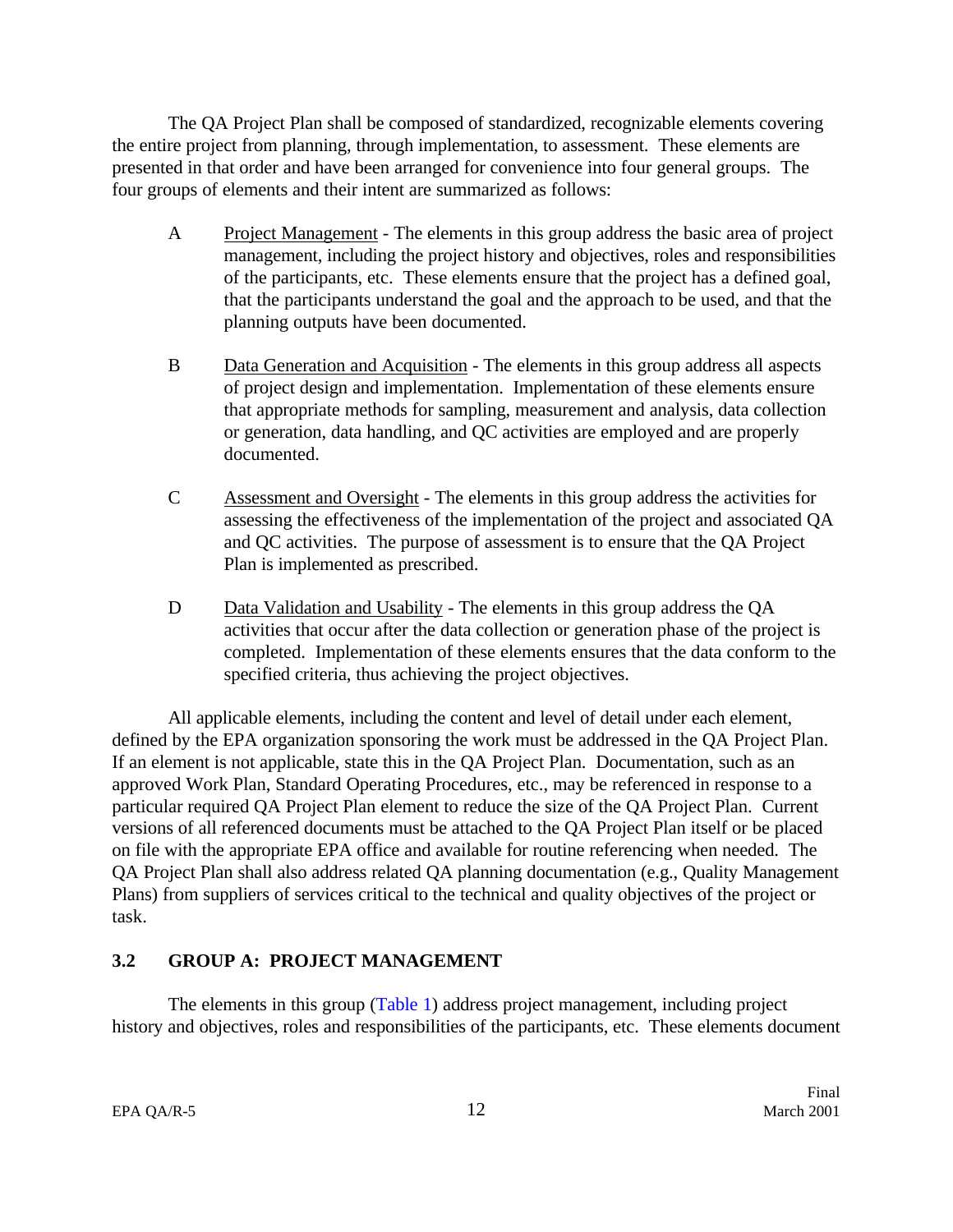<span id="page-18-0"></span>

| that the project has a defined goal, that the participants understand the goal and the approach to |
|----------------------------------------------------------------------------------------------------|
| be used, and that the planning outputs have been documented.                                       |

| <b>Table 1. Group A: Project Management Elements</b> |                                        |  |  |
|------------------------------------------------------|----------------------------------------|--|--|
| A <sub>1</sub>                                       | Title and Approval Sheet               |  |  |
| A <sub>2</sub>                                       | <b>Table of Contents</b>               |  |  |
| A <sub>3</sub>                                       | <b>Distribution List</b>               |  |  |
| AA                                                   | Project/Task Organization              |  |  |
| A <sub>5</sub>                                       | Problem Definition/Background          |  |  |
| A6                                                   | Project/Task Description               |  |  |
| A7                                                   | <b>Quality Objectives and Criteria</b> |  |  |
| A8                                                   | Special Training/Certification         |  |  |
| Documents and Records<br>A9                          |                                        |  |  |

# **3.2.1 A1 - Title and Approval Sheet**

On the Title and Approval Sheet, include the title of the plan, the name of the organization(s) implementing the project, the effective date of the plan, and the names, titles, signatures, and approval dates of appropriate approving officials. Approving officials may include:

- Organization's Project Manager
- Organization's QA Manager
- EPA Project Manager
- EPA QA Manager
- Others, as needed (e.g., field operations manager, laboratory managers, State and other Federal agency officials)

# **3.2.2 A2 - Table of Contents**

Provide a table of contents for the document, including sections, figures, tables, references, and appendices. Apply a document control format [\(Figure 2\)](#page-19-0) on each page following the Title and Approval Sheet when required by the EPA Project Manager and QA Manager.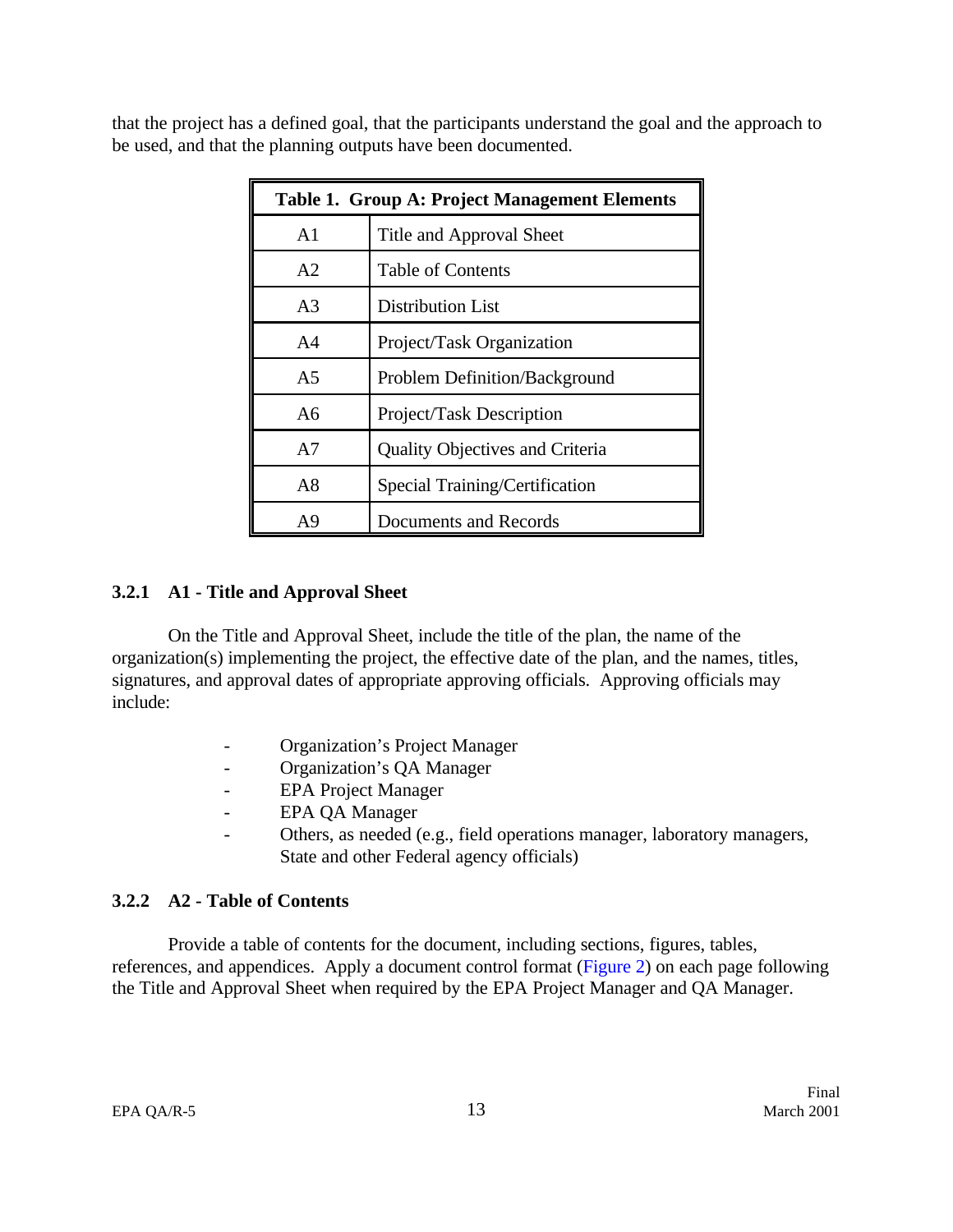

**Figure 2. Example Document Control Format** 

#### <span id="page-19-0"></span>**3.2.3 A3 - Distribution List**

List the individuals and their organizations who need copies of the approved QA Project Plan and any subsequent revisions, including all persons responsible for implementation (e.g., project managers), the QA managers, and representatives of all groups involved. Paper copies need not be provided to individuals if equivalent electronic information systems can be used.

#### **3.2.4 A4 - Project/Task Organization**

Identify the individuals or organizations participating in the project and discuss their specific roles and responsibilities. Include the principal data users, the decision makers, the project QA manager, and all persons responsible for implementation. The project quality assurance manager must be independent of the unit generating the data. (This does not include being independent of senior officials, such as corporate managers or agency administrators, who are nominally, but not functionally, involved in data generation, data use, or decision making.) Identify the individual responsible for maintaining the official, approved QA Project Plan.

Provide a concise organization chart showing the relationships and the lines of communication among all project participants. Include other data users who are outside of the organization generating the data, but for whom the data are nevertheless intended. The organization chart must also identify any subcontractor relationships relevant to environmental data operations, including laboratories providing analytical services.

#### **3.2.5 A5 - Problem Definition/Background**

State the specific problem to be solved, decision to be made, or outcome to be achieved. Include sufficient background information to provide a historical, scientific, and regulatory perspective for this particular project.

#### **3.2.6 A6 - Project/Task Description**

Provide a summary of all work to be performed, products to be produced, and the schedule for implementation. Provide maps or tables that show or state the geographic locations of field tasks. This discussion need not be lengthy or overly detailed, but should give an overall picture of how the project will resolve the problem or question described in A5.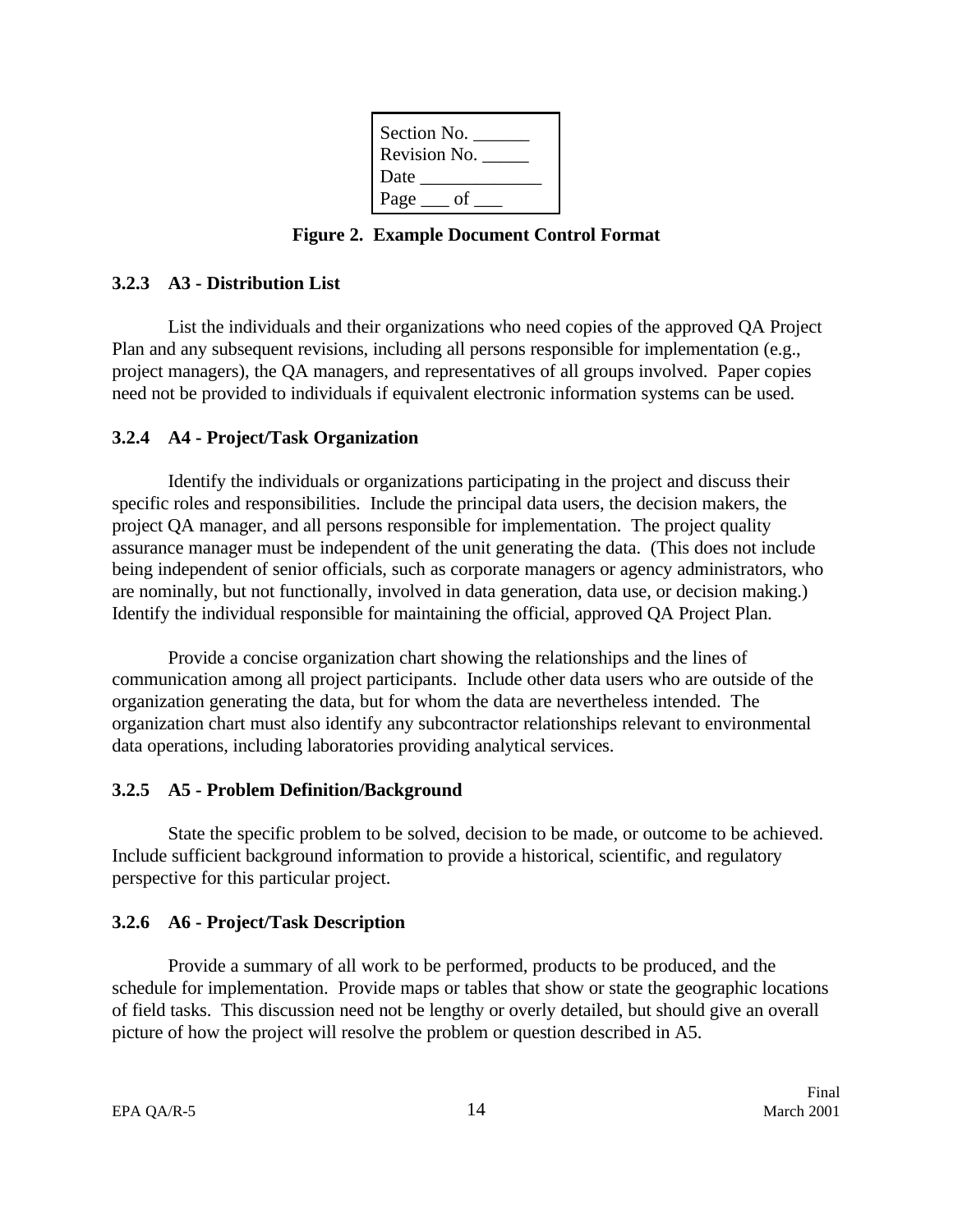# <span id="page-20-0"></span>**3.2.7 A7 - Quality Objectives and Criteria**

Discuss the quality objectives for the project and the performance criteria to achieve those objectives. EPA requires the use of a systematic planning process to define these quality objectives and performance criteria.

#### **3.2.8 A8 - Special Training/Certification**

Identify and describe any specialized training or certifications needed by personnel in order to successfully complete the project or task. Discuss how such training will be provided and how the necessary skills will be assured and documented.

#### **3.2.9 A9 - Documents and Records**

Describe the process and responsibilities for ensuring the appropriate project personnel have the most current approved version of the QA Project Plan, including version control, updates, distribution, and disposition.

Itemize the information and records which must be included in the data report package and specify the reporting format for hard copy and any electronic forms. Records can include raw data, data from other sources such as data bases or literature, field logs, sample preparation and analysis logs, instrument printouts, model input and output files, and results of calibration and QC checks.

Identify any other records and documents applicable to the project that will be produced, such as audit reports, interim progress reports, and final reports. Specify the level of detail of the field sampling, laboratory analysis, literature or data base data collection, or modeling documents or records needed to provide a complete description of any difficulties encountered.

Specify or reference all applicable requirements for the final disposition of records and documents, including location and length of retention period.

# **3.3 GROUP B: DATA GENERATION AND ACQUISITION**

The elements in this group ([Table 2\)](#page-21-0) address all aspects of data generation and acquisition to ensure that appropriate methods for sampling, measurement and analysis, data collection or generation, data handling, and QC activities are employed and documented. The following QA Project Plan elements describe the requirements related to the actual methods or methodology to be used for the:

• collection, handling, and analysis of samples;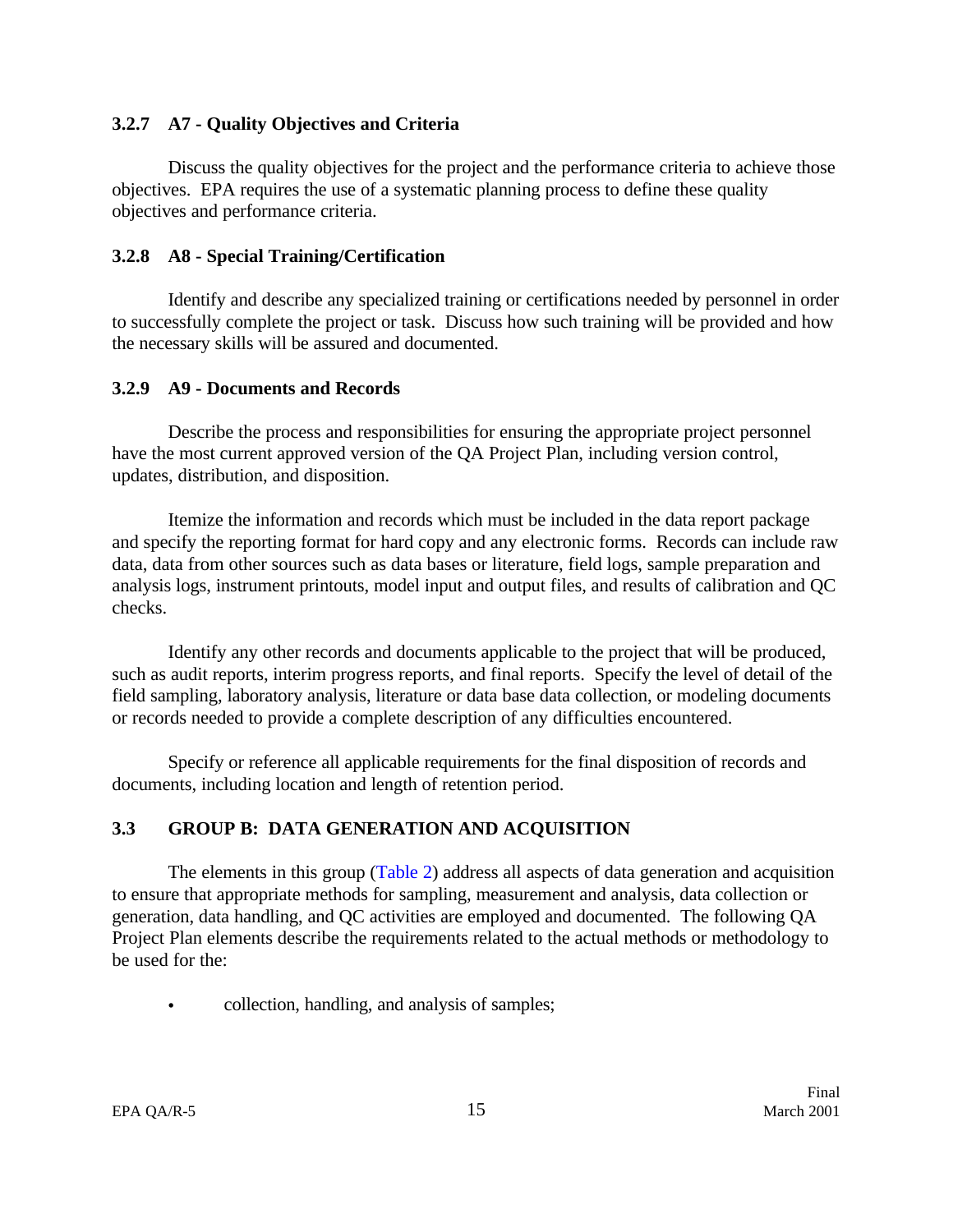- <span id="page-21-0"></span>• data obtained from other sources (e.g., contained in a computer data base from previous sampling activities, compiled from surveys, taken from the literature); and
- the management (i.e., compiling, handling) of the data.

The methods described in these elements should have been summarized earlier in element A6. The purpose here is to provide detailed information on the methods. If the designated methods are well documented and are readily available to all project participants, citations are adequate; otherwise, detailed copies of the methods and/or SOPs must accompany the QA Project Plan either in the text or as attachments.

| Table 2. Group B: Data Generation and<br><b>Acquisition Elements</b> |                                                           |  |  |  |
|----------------------------------------------------------------------|-----------------------------------------------------------|--|--|--|
| B1                                                                   | Sampling Process Design (Experimental Design)             |  |  |  |
| B <sub>2</sub>                                                       | <b>Sampling Methods</b>                                   |  |  |  |
| B <sub>3</sub>                                                       | Sample Handling and Custody                               |  |  |  |
| <b>B4</b>                                                            | <b>Analytical Methods</b>                                 |  |  |  |
| B <sub>5</sub>                                                       | <b>Quality Control</b>                                    |  |  |  |
| <b>B6</b>                                                            | Instrument/Equipment Testing, Inspection, and Maintenance |  |  |  |
| B7                                                                   | Instrument/Equipment Calibration and Frequency            |  |  |  |
| <b>B8</b>                                                            | Inspection/Acceptance of Supplies and Consumables         |  |  |  |
| <b>B9</b>                                                            | <b>Non-direct Measurements</b>                            |  |  |  |
| <b>B10</b>                                                           | Data Management                                           |  |  |  |

# **3.3.1 B1- Sampling Process Design (Experimental Design)**

Describe the experimental data generation or data collection design for the project, including as appropriate:

- the types and numbers of samples required,
- the design of the sampling network,
- $\cdot$  the sampling locations and frequencies,
- sample matrices,
- measurement parameters of interest, and
- the rationale for the design.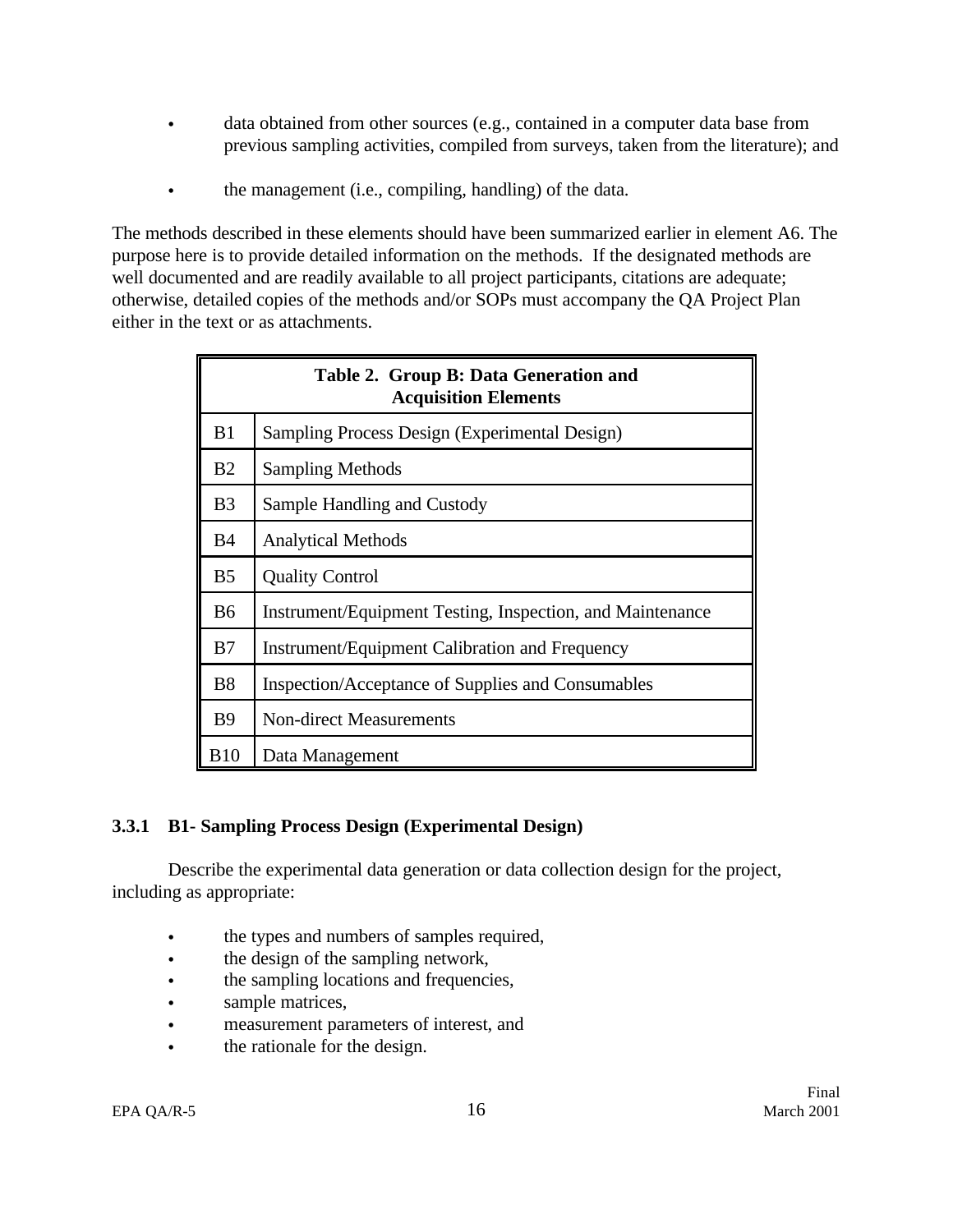#### <span id="page-22-0"></span>**3.3.2 B2 - Sampling Methods**

Describe the procedures for collecting samples and identify the sampling methods and equipment, including any implementation requirements, sample preservation requirements, decontamination procedures, and materials needed for projects involving physical sampling. Where appropriate, identify sampling methods by number, date, and regulatory citation. If a method allows the user to select from various options, then the method citations should state exactly which options are being selected. Describe specific performance requirements for the method. For each sampling method, identify any support facilities needed. The discussion should also address what to do when a failure in the sampling or measurement system occurs, who is responsible for corrective action, and how the effectiveness of the corrective action shall be determined and documented.

Describe the process for the preparation and decontamination of sampling equipment, including the disposal of decontamination by-products; the selection and preparation of sample containers, sample volumes, and preservation methods; and maximum holding times to sample extraction and/or analysis.

#### **3.3.3 B3 - Sample Handling and Custody**

Describe the requirements for sample handling and custody in the field, laboratory, and transport, taking into account the nature of the samples, the maximum allowable sample holding times before extraction or analysis, and available shipping options and schedules for projects involving physical sampling. Sample handling includes packaging, shipment from the site, and storage at the laboratory. Examples of sample labels, custody forms, and sample custody logs should be included.

#### **3.3.4 B4 - Analytical Methods**

Identify the analytical methods and equipment required, including sub-sampling or extraction methods, laboratory decontamination procedures and materials (such as in the case of hazardous or radioactive samples), waste disposal requirements (if any), and any specific performance requirements for the method. Where appropriate, analytical methods may be identified by number, date, and regulatory citation. Address what to do when a failure in the analytical system occurs, who is responsible for corrective action, and how the effectiveness of the corrective action shall be determined and documented. Specify the laboratory turnaround time needed, if important to the project schedule.

List any method performance standards. If a method allows the user to select from various options, then the method citations should state exactly which options are being selected. For non-standard method applications, such as for unusual sample matrices and situations, appropriate method performance study information is needed to confirm the performance of the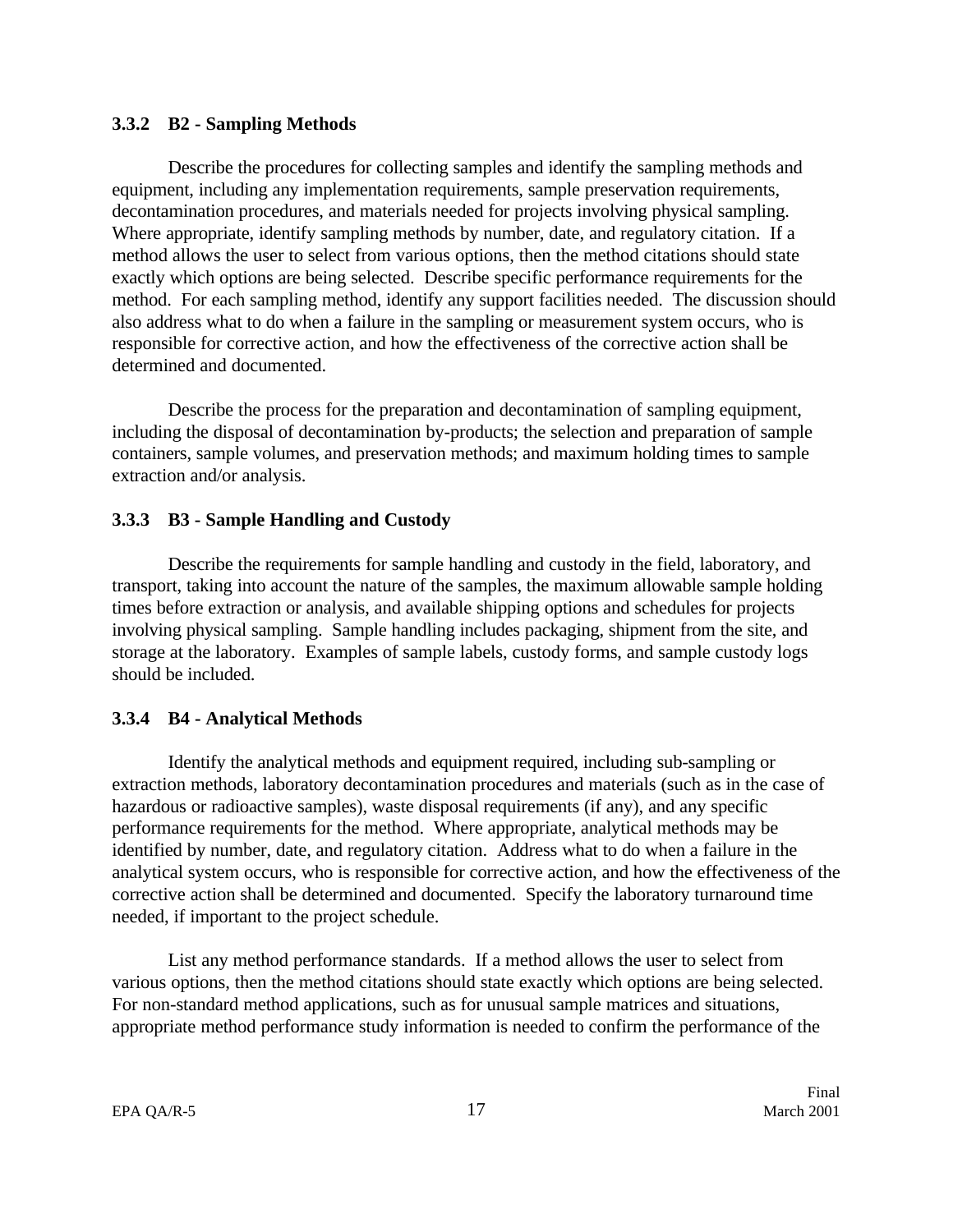<span id="page-23-0"></span>method for the particular matrix. If previous performance studies are not available, they must be developed during the project and included as part of the project results.

#### **3.3.5 B5 - Quality Control**

Identify QC activities needed for each sampling, analysis, or measurement technique. For each required QC activity, list the associated method or procedure, acceptance criteria, and corrective action. Because standard methods are often vague or incomplete in specifying QC requirements, simply relying on the cited method to provide this information is usually insufficient. QC activities for the field and the laboratory include, but are not limited to, the use of blanks, duplicates, matrix spikes, laboratory control samples, surrogates, or second column confirmation. State the frequency of analysis for each type of QC activity, and the spike compounds sources and levels. State or reference the required control limits for each QC activity and corrective action required when control limits are exceeded and how the effectiveness of the corrective action shall be determined and documented.

Describe or reference the procedures to be used to calculate applicable statistics (e.g., precision and bias). Copies of the formulas are acceptable as long as the accompanying narrative or explanation specifies clearly how the calculations will address potentially difficult situations such as missing data values, "less than" or "greater than" values, and other common data qualifiers.

#### **3.3.6 B6 - Instrument/Equipment Testing, Inspection, and Maintenance**

Describe how inspections and acceptance testing of instruments, equipment, and their components affecting quality will be performed and documented to assure their intended use as specified. Identify and discuss the procedure by which final acceptance will be performed by independent personnel (e.g., personnel other than those performing the work) and/or by the EPA project manager. Describe how deficiencies are to be resolved, when re-inspection will be performed, and how the effectiveness of the corrective action shall be determined and documented.

Describe or reference how periodic preventive and corrective maintenance of measurement or test equipment or other systems and their components affecting quality shall be performed to ensure availability and satisfactory performance of the systems. Identify the equipment and/or systems requiring periodic maintenance. Discuss how the availability of critical spare parts, identified in the operating guidance and/or design specifications of the systems, will be assured and maintained.

#### **3.3.7 B7 - Instrument/Equipment Calibration and Frequency**

Identify all tools, gauges, instruments, and other sampling, measuring, and test equipment used for data generation or collection activities affecting quality that must be controlled and, at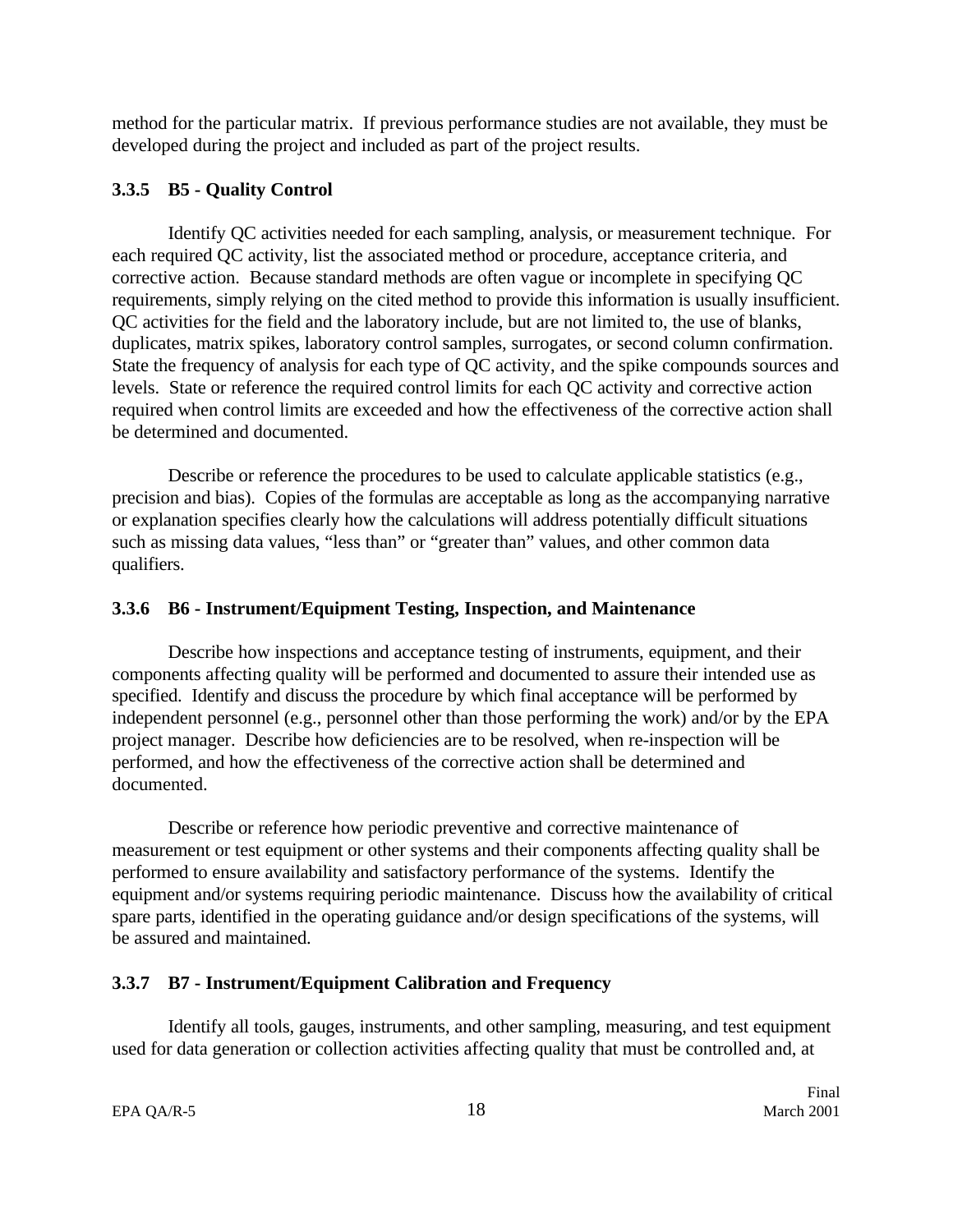<span id="page-24-0"></span>specified periods, calibrated to maintain performance within specified limits. Describe or reference how calibration will be conducted using certified equipment and/or standards with known valid relationships to nationally recognized performance standards. If no such nationally recognized standards exist, document the basis for the calibration. Identify the certified equipment and/or standards used for calibration. Indicate how records of calibration shall be maintained and be traceable to the instrument.

#### **3.3.8 B8 - Inspection/Acceptance of Supplies and Consumables**

Describe how and by whom supplies and consumables (e.g., standard materials and solutions, sample bottles, calibration gases, reagents, hoses, deionized water, potable water, electronic data storage media) shall be inspected and accepted for use in the project. State acceptance criteria for such supplies and consumables.

#### **3.3.9 B9 - Non-direct Measurements**

Identify any types of data needed for project implementation or decision making that are obtained from non-measurement sources such as computer data bases, programs, literature files, and historical data bases. Describe the intended use of the data. Define the acceptance criteria for the use of such data in the project and specify any limitations on the use of the data.

#### **3.3.10 B10 - Data Management**

Describe the project data management process, tracing the path of the data from their generation to their final use or storage (e.g., the field, the office, the laboratory). Describe or reference the standard record-keeping procedures, document control system, and the approach used for data storage and retrieval on electronic media. Discuss the control mechanism for detecting and correcting errors and for preventing loss of data during data reduction, data reporting, and data entry to forms, reports, and databases. Provide examples of any forms or checklists to be used.

Identify and describe all data handling equipment and procedures to process, compile, and analyze the data. This includes procedures for addressing data generated as part of the project as well as data from other sources. Include any required computer hardware and software and address any specific performance requirements for the hardware/software configuration used. Describe the procedures that will be followed to demonstrate acceptability of the hardware/software configuration required. Describe the process for assuring that applicable information resource management requirements are satisfied.

Describe the process for assuring that applicable Agency information resource management requirements (EPA Directive 2100) are satisfied (EPA QA Project Plans only). If other Agency data management requirements are applicable, such as the Chemical Abstract Service Registry Number Data Standard (EPA Order 2180.1), Data Standards for the Electronic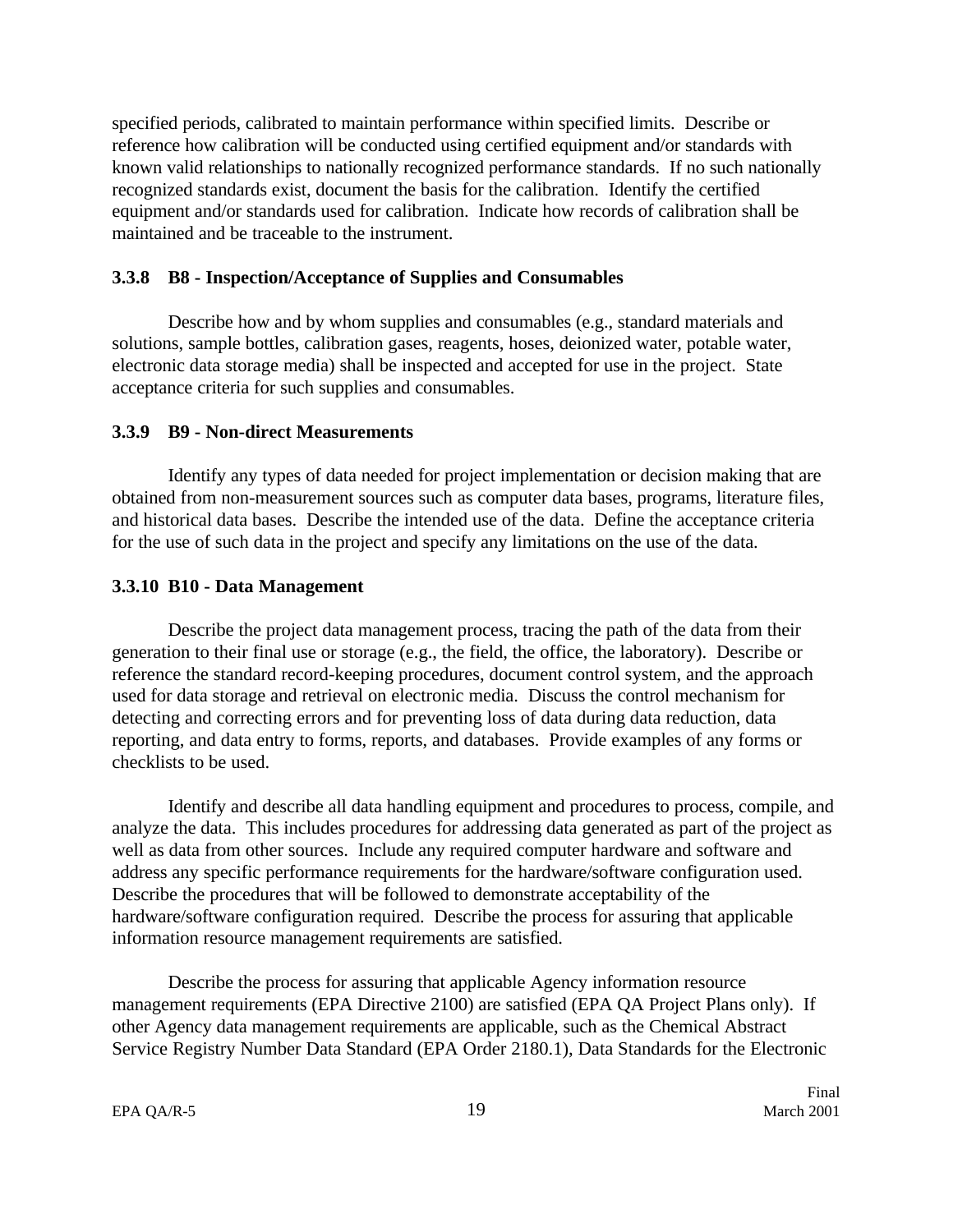<span id="page-25-0"></span>Transmission of Laboratory Measurement Results (EPA Order 2180.2), the Minimum Set of Data Elements for Ground-Water Quality (EPA Order 7500.1A), or new data standards as they are issued by EPA, discuss how these requirements are addressed.

# **3.4 GROUP C: ASSESSMENT AND OVERSIGHT**

The elements in this group (Table 3) address the activities for assessing the effectiveness of project implementation and associated QA and QC activities. The purpose of assessment is to ensure that the QA Project Plan is implemented as prescribed.

| Table 3. Group C: Assessment and<br><b>Oversight Elements</b> |                                  |  |
|---------------------------------------------------------------|----------------------------------|--|
|                                                               | Assessments and Response Actions |  |
|                                                               | <b>Reports to Management</b>     |  |

#### **3.4.1 C1 - Assessments and Response Actions**

Describe each assessment to be used in the project including the frequency and type. Assessments include, but are not limited to, surveillance, management systems reviews, readiness reviews, technical systems audits, performance evaluations, audits of data quality, and data quality assessments. Discuss the information expected and the success criteria (i.e., goals, performance objectives, acceptance criteria specifications, etc.) for each assessment proposed. List the approximate schedule of assessment activities. For any planned self-assessments (utilizing personnel from within the project groups), identify potential participants and their exact relationship within the project organization. For independent assessments, identify the organization and person(s) that shall perform the assessments if this information is available. Describe how and to whom the results of each assessment shall be reported.

Define the scope of authority of the assessors, including stop work orders, and when assessors are authorized to act.

Discuss how response actions to assessment findings, including corrective actions for deficiencies and other non-conforming conditions, are to be addressed and by whom. Include details on how the corrective actions will be verified and documented.

# **3.4.2 C2 - Reports to Management**

Identify the frequency and distribution of reports issued to inform management (EPA or otherwise) of the project status; for examples, reports on the results of performance evaluations and system audits; results of periodic data quality assessments; and significant quality assurance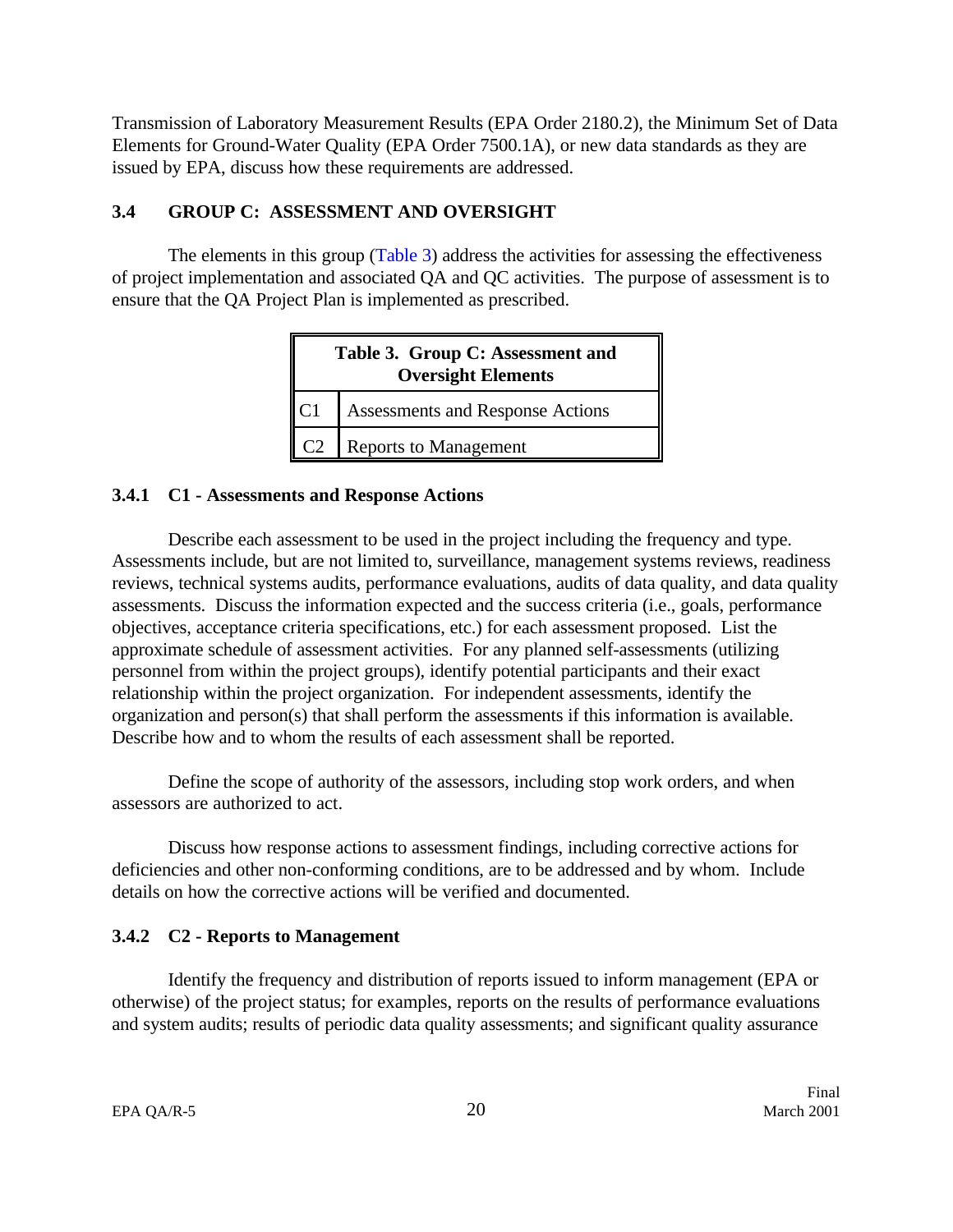<span id="page-26-0"></span>problems and recommended solutions. Identify the preparer and the recipients of the reports, and any specific actions recipients are expected to take as a result of the reports.

# **3.5 GROUP D: DATA VALIDATION AND USABILITY**

The elements in this group (Table 4) address the QA activities that occur after the data collection phase of the project is completed. Implementation of these elements determines whether or not the data conform to the specified criteria, thus satisfying the project objectives.

| Table 4. Group D: Data Validation<br>and Usability Elements |                                              |  |
|-------------------------------------------------------------|----------------------------------------------|--|
| D <sub>1</sub>                                              | Data Review, Verification, and Validation    |  |
| D2                                                          | Verification and Validation Methods          |  |
|                                                             | <b>Reconciliation with User Requirements</b> |  |

# **3.5.1 D1 - Data Review, Verification, and Validation**

State the criteria used to review and validate -- that is, accept, reject, or qualify -- data, in an objective and consistent manner.

# **3.5.2 D2 - Verification and Validation Methods**

Describe the process to be used for verifying and validating data, including the chain-ofcustody for data throughout the life of the project or task. Discuss how issues shall be resolved and the authorities for resolving such issues. Describe how the results are conveyed to data users. Precisely define and interpret how validation issues differ from verification issues for this project. Provide examples of any forms or checklists to be used. Identify any project-specific calculations required.

# **3.5.3 D3 - Reconciliation with User Requirements**

Describe how the results obtained from the project or task will be reconciled with the requirements defined by the data user or decision maker. Outline the proposed methods to analyze the data and determine possible anomalies or departures from assumptions established in the planning phase of data collection. Describe how reconciliation with user requirements will be documented, issues will be resolved, and how limitations on the use of the data will be reported to decision makers.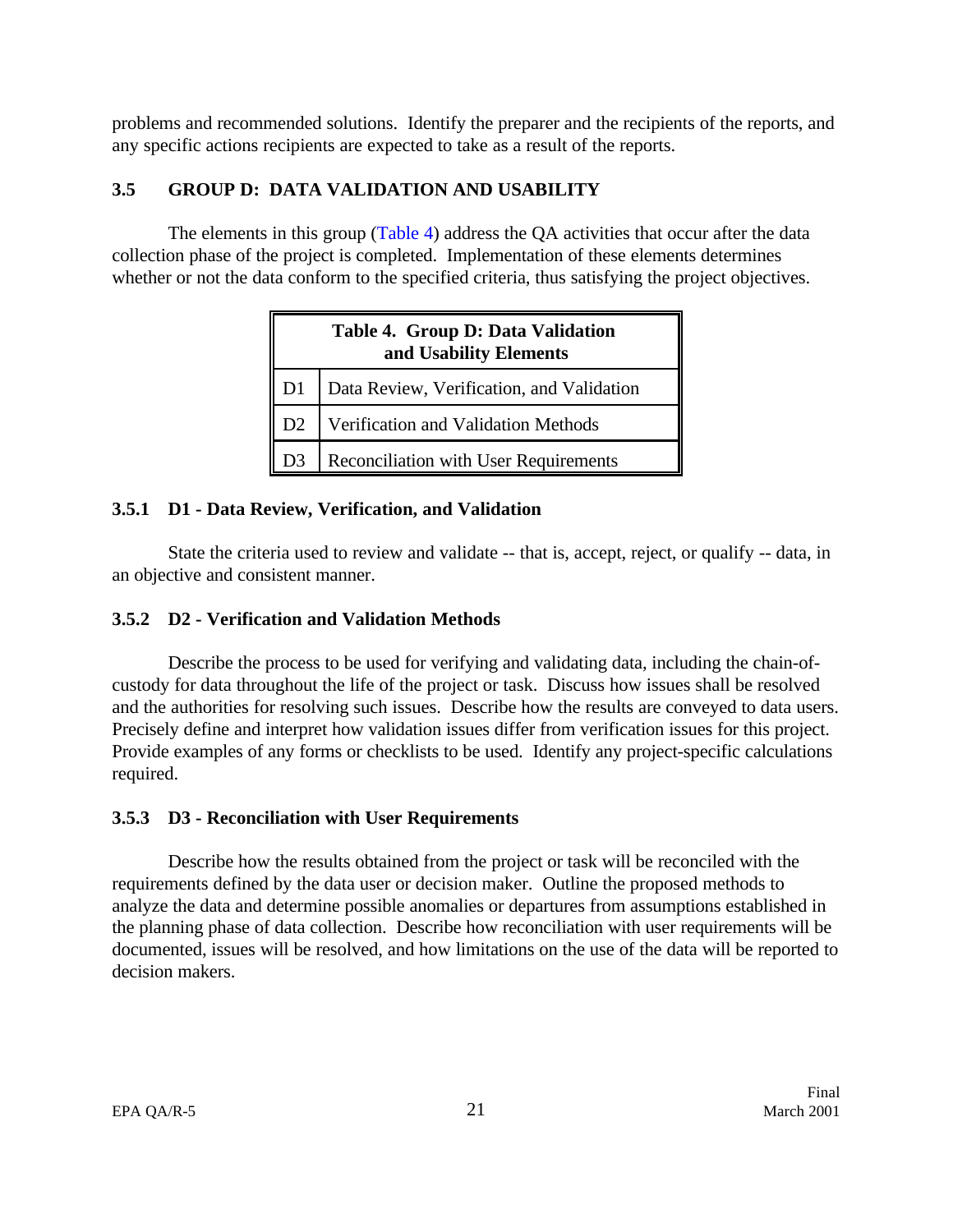(This page is intentionally blank.)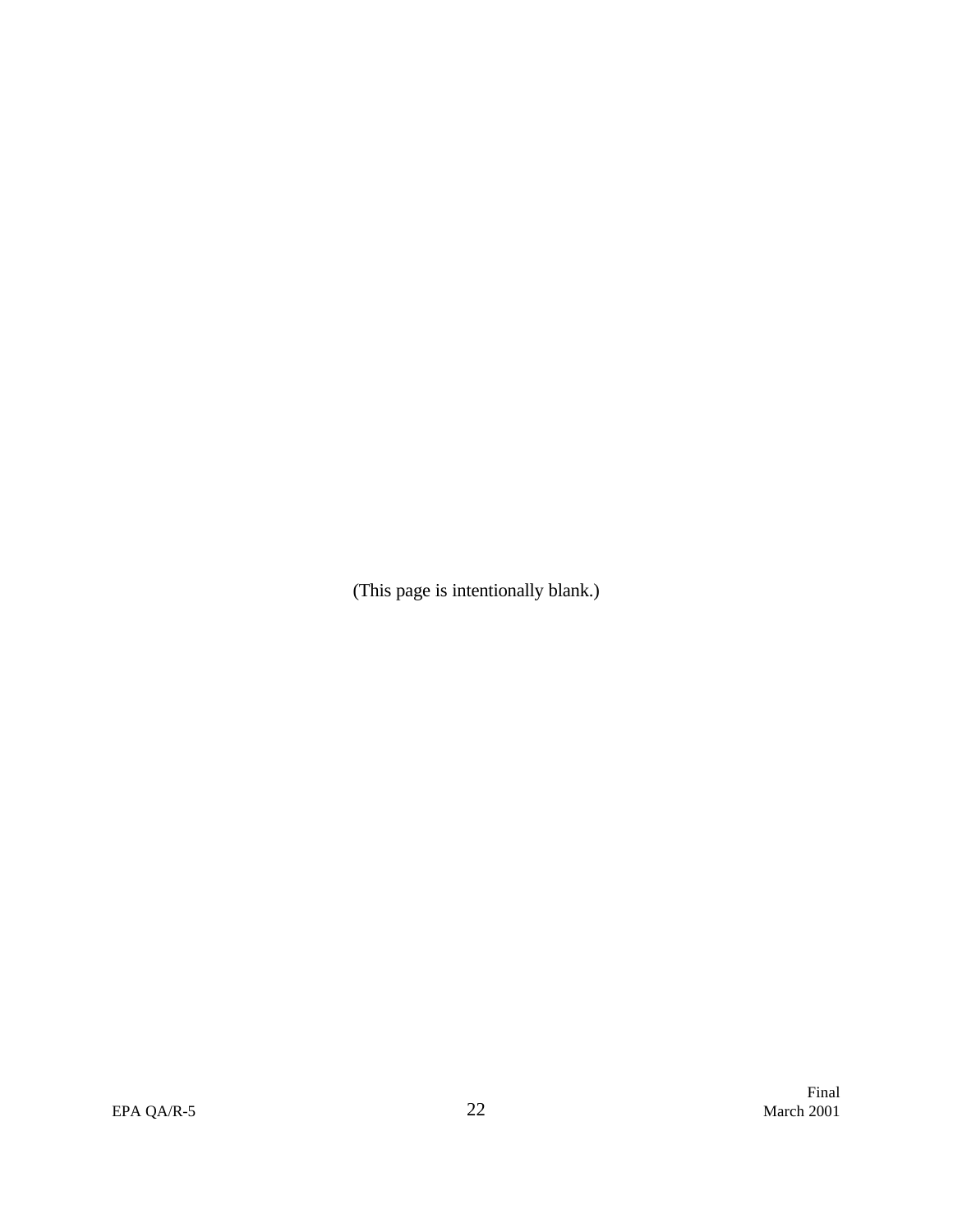#### **REFERENCES**

- <span id="page-28-0"></span>40 CFR 30, Code of Federal Regulations, "Grants and Agreements With Institutions of Higher Education, Hospitals, and Other Non-Profit Organizations."
- 40 CFR 31, Code of Federal Regulations, "Uniform Administrative Requirements for Grants and Cooperative Agreement to State and Local Governments."
- 40 CFR 35, Code of Federal Regulations, "State and Local Assistance."
- 48 CFR 46, Code of Federal Regulations, "Federal Acquisition Regulations."
- ANSI/ASQC E4-1994, *Specifications and Guidelines for Quality Systems for Environmental Data Collection and Environmental Technology Programs*, American National Standard, January 1995.
- EPA Directive 2100 (1998), *Information Resources Management Policy Manual*, U.S. Environmental Protection Agency, Washington, DC.
- EPA Order 2180.1 (June 1987), *Chemical Abstract Service Registry Number Data Standard*, U.S. Environmental Protection Agency, Washington, DC.
- EPA Order 2180.2 (December 1988), *Data Standards for the Electronic Transmission of Laboratory Measurement Results*, U.S. Environmental Protection Agency, Washington, DC.
- EPA Order 5360 A1 (May 2000). *EPA Quality Manual for Environmental Programs*, U.S. Environmental Protection Agency, Washington, DC.
- EPA Order 5360.1 A2 (May 2000), *Policy and Program Requirements for the Mandatory Agency-wide Quality System*, U.S. Environmental Protection Agency, Washington, DC.
- EPA Order 7500.1A (October 1992), *Minimum Set of Data Elements for Ground-Water Quality*, U.S. Environmental Protection Agency, Washington, DC.
- U.S. Environmental Protection Agency*,* 2001. *EPA Requirements for Quality Management Plans (QA/R-2)*, EPA/240/B-01/002, Office of Environmental Information.
- U.S. Environmental Protection Agency*,* 2000a. *Guidance for Data Quality Assessment: Practical Methods for Data Analysis (QA/G-9)*, EPA/600/R-96/084, Office of Environmental Information.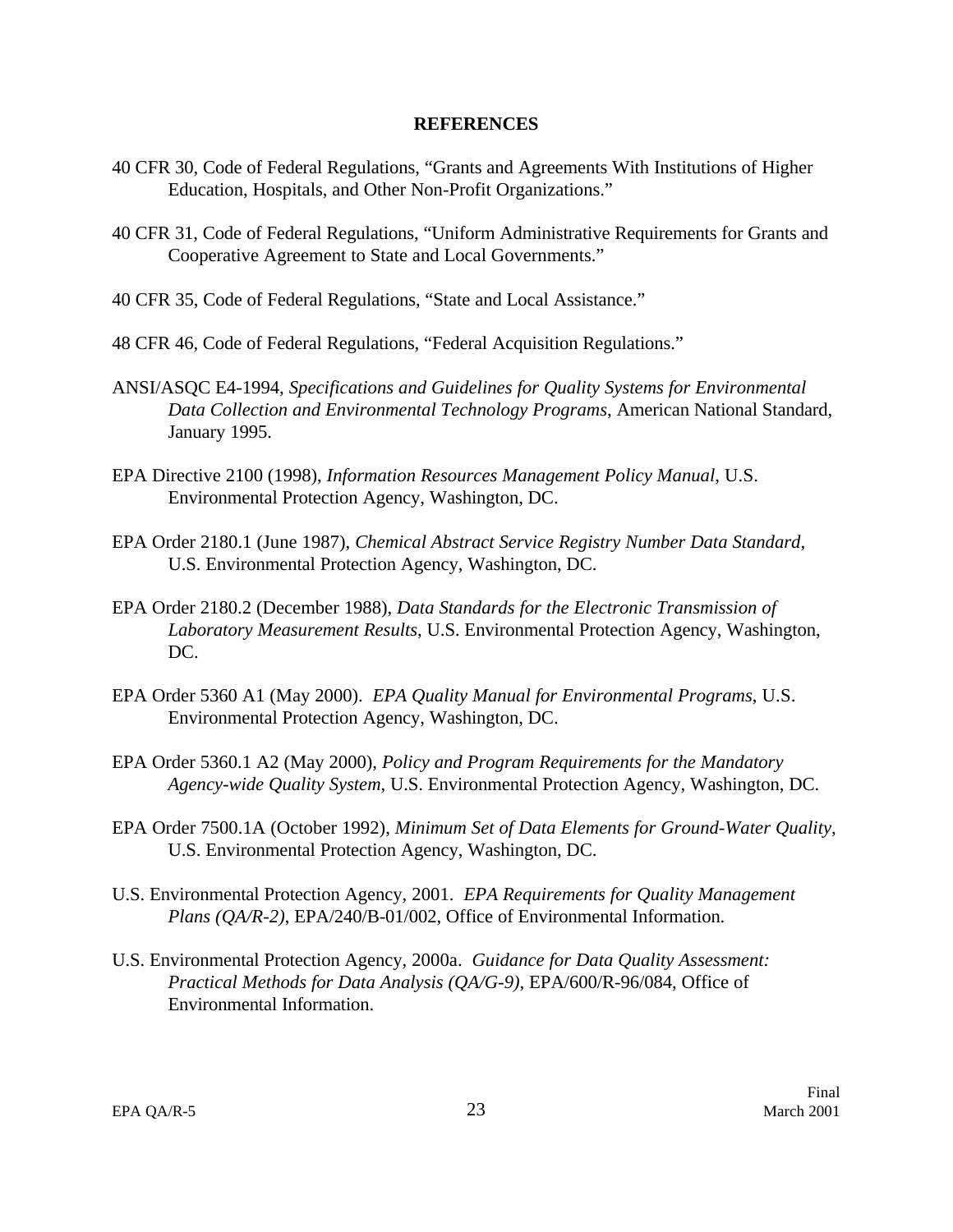- U.S. Environmental Protection Agency, 2000b. *Guidance for the Data Quality Objectives Process (QA/G-4)*, EPA/600/R-96/055, Office of Environmental Information.
- U.S. Environmental Protection Agency, 1998. *Guidance for Quality Assurance Project Plans (QA/G-5)*, EPA/600/R-98/018, Office of Research and Development.
- U.S. Environmental Protection Agency*,* 1995. *Guidance for the Preparation of Standard Operating Procedures (SOPs) for Quality-Related Documents (QA/G-6)*, EPA/600/R-96/027, Office of Research and Development.
- U.S. Environmental Protection Agency, 1980. *Interim Guidelines and Specifications for Preparing Quality Assurance Project Plans,* QAMS-005/80, Office of Research and Development.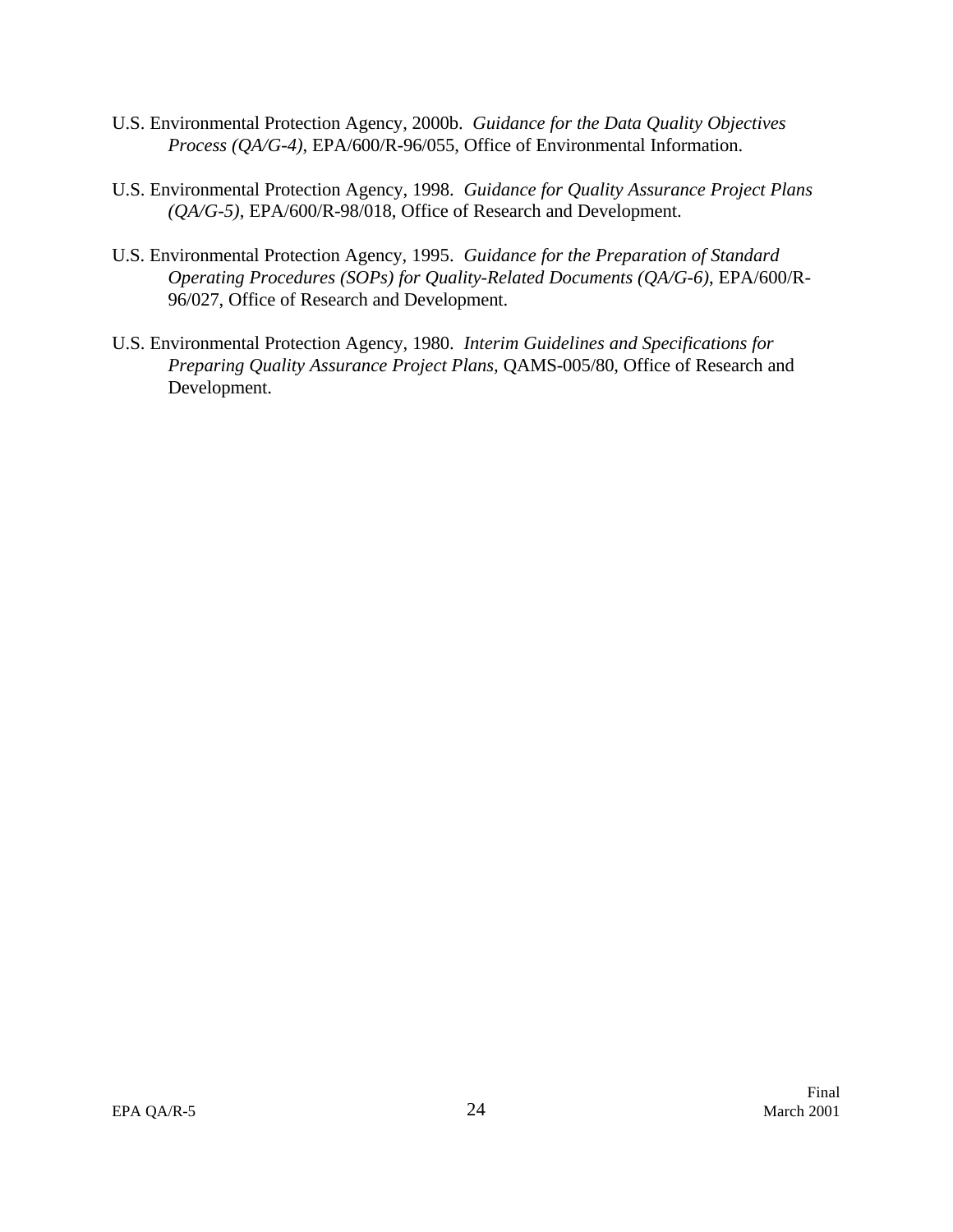#### **APPENDIX A**

# **CROSSWALKS AMONG QUALITY ASSURANCE DOCUMENTS**

#### <span id="page-30-0"></span>**A.1 BACKGROUND**

This appendix contains crosswalks between this document and other QA planning documents. The first crosswalk compares this requirements document with its predecessor document, QAMS 005/80, *Interim Guidelines and Specifications for Preparing Quality Assurance Project Plans* (EPA 1980). The second crosswalk compares the elements of the QA Project Plan defined in this document with the steps defined in *Guidance for the Data Quality Objectives Process (QA/G-4)* (EPA 2000b), the Agency's preferred systematic planning process for environmental decision making. This crosswalk is provided to assist the reader in determining how the outputs from the DQO Process can be integrated into a QA Project Plan.

|     | <b>QAMS-005/80 ELEMENTS</b>                                 | <b>QA/R-5 ELEMENTS</b> |                                                   |
|-----|-------------------------------------------------------------|------------------------|---------------------------------------------------|
| 1.0 | Title Page with Provision for<br><b>Approval Signatures</b> | A1                     | Title and Approval Sheet                          |
| 2.0 | Table of Contents                                           | A2                     | <b>Table of Contents</b>                          |
| 3.0 | <b>Project Description</b>                                  | A <sub>5</sub>         | Problem Definition/Background                     |
|     |                                                             | A <sub>6</sub>         | Project/Task Description                          |
| 4.0 | Project Organization and<br>Responsibility                  | A <sub>3</sub>         | <b>Distribution List</b>                          |
|     |                                                             | A4                     | Project/Task Organization                         |
|     |                                                             | A8                     | Special Training/Certification                    |
|     |                                                             | A <sub>9</sub>         | Documents and Records                             |
| 5.0 | QA Objectives for Measurement<br>Data (PARCC)               | A7                     | <b>Quality Objectives and Criteria</b>            |
| 6.0 | <b>Sampling Procedures</b>                                  | B1                     | <b>Sampling Process Design</b>                    |
|     |                                                             | B <sub>2</sub>         | <b>Sampling Methods</b>                           |
| 7.0 | Sample Custody                                              | B <sub>3</sub>         | Sample Handling and Custody                       |
| 8.0 | <b>Calibration Procedures and</b><br>Frequency              | B7                     | Instrument/Equipment Calibration and<br>Frequency |

# **A.2 CROSSWALK BETWEEN EPA QA/R-5 AND QAMS-005/80**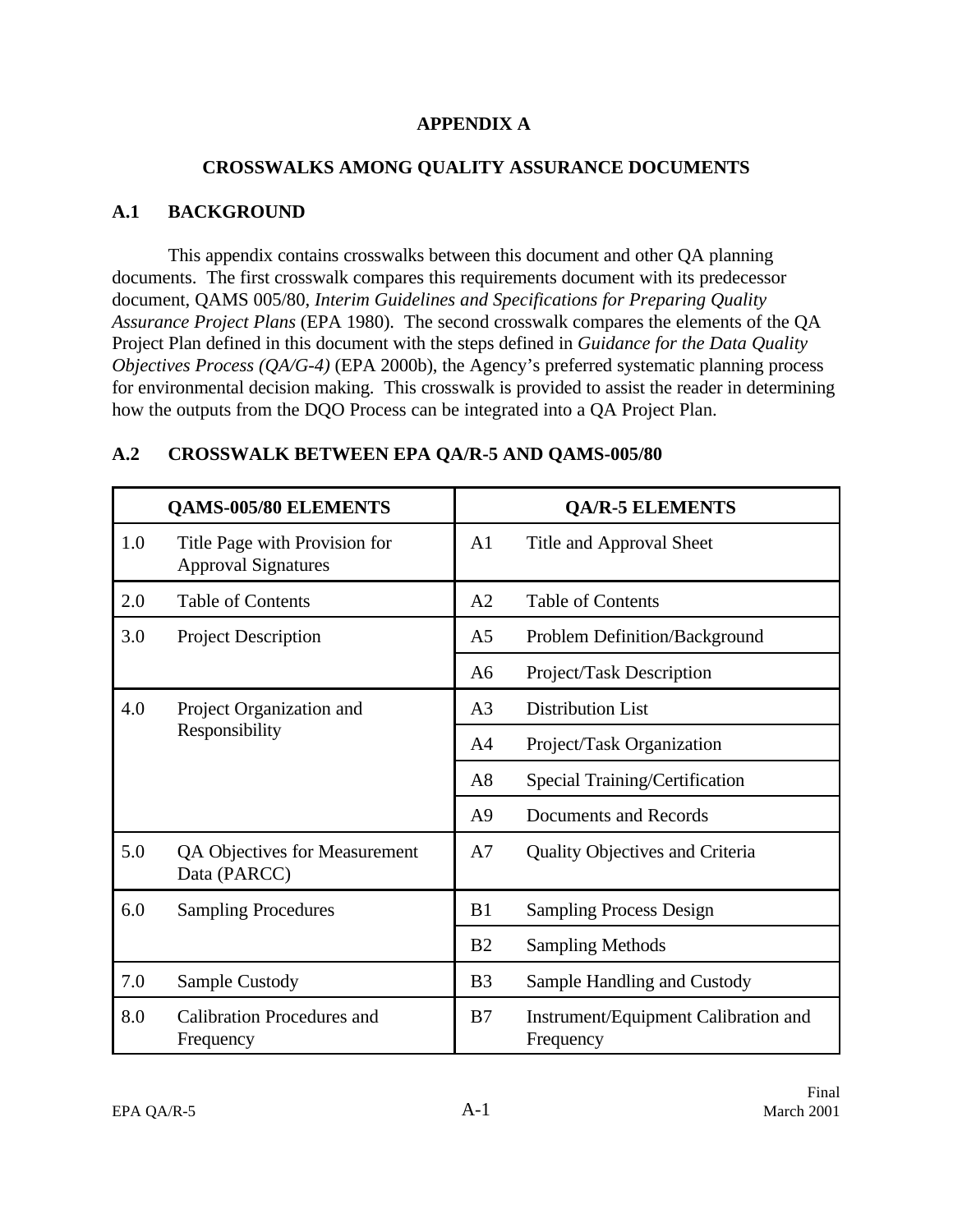|      | <b>QAMS-005/80 ELEMENTS</b>                                      | <b>QA/R-5 ELEMENTS</b> |                                                              |
|------|------------------------------------------------------------------|------------------------|--------------------------------------------------------------|
| 9.0  | <b>Analytical Procedures</b>                                     | B4                     | <b>Analytical Methods</b>                                    |
| 10.0 | Data Reduction, Validation, and<br>Reporting                     | D <sub>1</sub>         | Data Review, Verification, and<br>Validation                 |
|      |                                                                  | D2                     | Verification and Validation Methods                          |
|      |                                                                  | <b>B</b> 9             | <b>Non-direct Measurements</b>                               |
|      |                                                                  | <b>B10</b>             | Data Management                                              |
| 11.0 | <b>Internal Quality Control Checks</b><br>and Frequency          | B <sub>5</sub>         | <b>Quality Control</b>                                       |
| 12.0 | Performance and Systems                                          | C1                     | Assessments and Response Actions                             |
| 13.0 | <b>Preventive Maintenance</b>                                    | <b>B6</b>              | Instrument/Equipment Testing,<br>Inspection, and Maintenance |
| 14.0 | Specific Routine Procedures Mea-<br>surement Parameters Involved | D <sub>3</sub>         | <b>Reconciliation with User Requirements</b>                 |
| 15.0 | <b>Corrective Action</b>                                         | C <sub>1</sub>         | Assessments and Response Actions                             |
| 16.0 | <b>QA Reports to Management</b>                                  | C <sub>2</sub>         | <b>Reports to Management</b>                                 |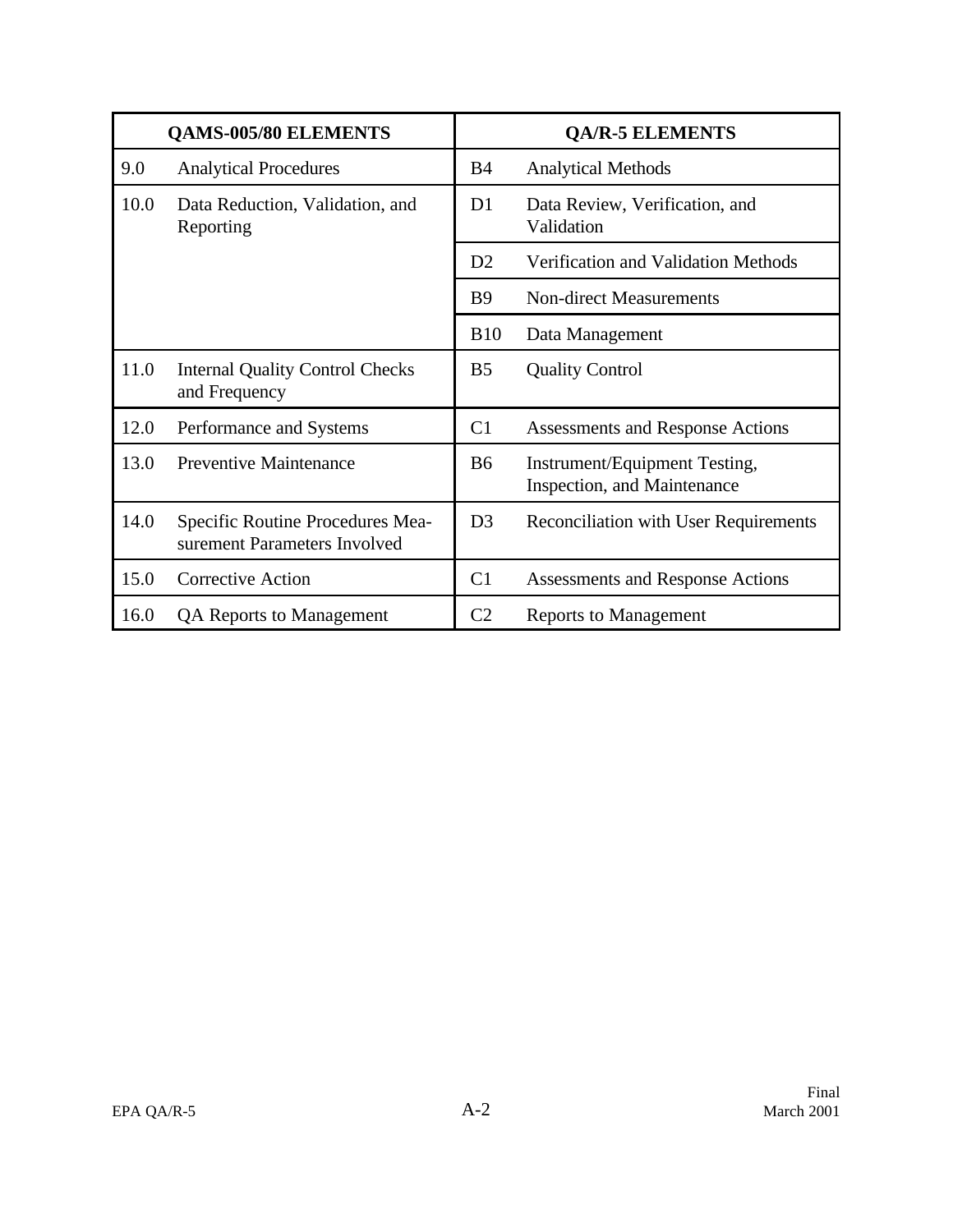# <span id="page-32-0"></span>**A.3 CROSSWALK BETWEEN THE DQO PROCESS AND THE QA PROJECT PLAN**

|                | <b>Elements</b>                           | <b>Requirements</b>                                                                                                                                                                            | <b>DQO</b> Overlap                                                                                                                                     |  |  |  |
|----------------|-------------------------------------------|------------------------------------------------------------------------------------------------------------------------------------------------------------------------------------------------|--------------------------------------------------------------------------------------------------------------------------------------------------------|--|--|--|
|                | PROJECT MANAGEMENT                        |                                                                                                                                                                                                |                                                                                                                                                        |  |  |  |
| A <sub>1</sub> | Title and Approval Sheet                  | Title and approval sheet.                                                                                                                                                                      | N/A                                                                                                                                                    |  |  |  |
| A2             | <b>Table of Contents</b>                  | Document control format.                                                                                                                                                                       | N/A                                                                                                                                                    |  |  |  |
| A <sub>3</sub> | <b>Distribution List</b>                  | Distribution list for the QA Project Plan<br>revisions and final guidance.                                                                                                                     | Step 1: State the Problem                                                                                                                              |  |  |  |
|                | A4 Project/Task<br>Organization           | Identify individuals or organizations<br>participating in the project and discuss their<br>roles, responsibilities and organization.                                                           | Step 1: State the Problem                                                                                                                              |  |  |  |
| A <sub>5</sub> | Problem Definition/<br>Background         | 1) State the specific problem to be solved or<br>the decision to be made.<br>2) Identify the decision maker and the principal<br>customer for the results.                                     | Step 1: State the Problem<br>Step 2: Identify the Decision                                                                                             |  |  |  |
|                | A6 Project/Task Description               | 1) Hypothesis test, 2) expected measurements,<br>3) ARARs or other appropriate standards, 4)<br>assessment tools (technical audits), 5) work<br>schedule and required reports.                 | Step 1: State the Problem<br>Step 2: Identify the Decision<br>Step 3: Identify the Inputs to the Decision<br>Step 6: Specify Limits on Decision Errors |  |  |  |
| A7             | <b>Quality Objectives and</b><br>Criteria | Decision(s), population parameter of interest,<br>action level, summary statistics and acceptable<br>limits on decision errors. Also, scope of the<br>project (domain or geographical locale). | Step 4: Define the Boundaries<br>Step 5: Develop a Decision Rule<br>Step 6: Specify Limits on Decision Errors                                          |  |  |  |
| A8             | Special Training/<br>Certification        | Identify special training that personnel will<br>need.                                                                                                                                         | N/A                                                                                                                                                    |  |  |  |
| A <sup>9</sup> | Documents and Records                     | Itemize the information and records that must<br>be included in a data report package, including<br>report format and requirements for storage,<br>etc.                                        | Step 3: Identify the Inputs to the Decision<br>Step 7: Optimize the Design for Obtaining Data                                                          |  |  |  |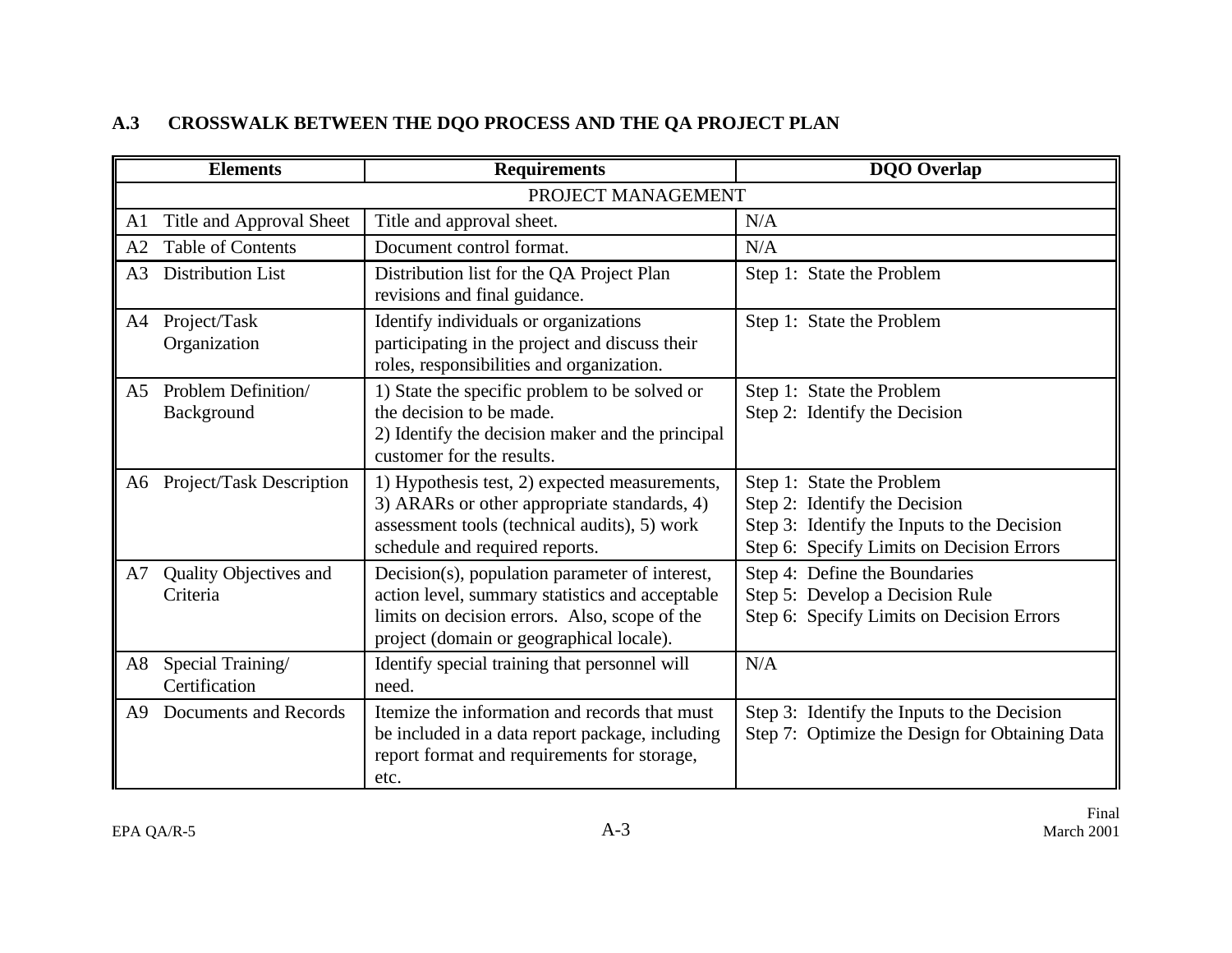| <b>Elements</b> |                                                                 | <b>Requirements</b>                                                                                                                                                         | <b>DQO</b> Overlap                                                                            |  |  |  |
|-----------------|-----------------------------------------------------------------|-----------------------------------------------------------------------------------------------------------------------------------------------------------------------------|-----------------------------------------------------------------------------------------------|--|--|--|
|                 | DATA GENERATION AND ACQUISITION                                 |                                                                                                                                                                             |                                                                                               |  |  |  |
| B1              | <b>Sampling Process Design</b><br>(Experimental Design)         | Outline the experimental design, including<br>sampling design and rationale, sampling<br>frequencies, matrices, and measurement<br>parameter of interest.                   | Step 5: Develop a Decision Rule<br>Step 7: Optimize the Design for Obtaining Data             |  |  |  |
| B2              | <b>Sampling Methods</b>                                         | Sample collection method and approach.                                                                                                                                      | Step 7: Optimize the Design for Obtaining Data                                                |  |  |  |
| B <sub>3</sub>  | Sample Handling and<br>Custody                                  | Describe the provisions for sample labeling,<br>shipment, chain-of-custody forms, procedures<br>for transferring and maintaining custody of<br>samples.                     | N/A                                                                                           |  |  |  |
| <b>B4</b>       | <b>Analytical Methods</b>                                       | Identify analytical method(s) and equipment<br>for the study, including method performance<br>requirements.                                                                 | Step 3: Identify the Inputs to the Decision<br>Step 7: Optimize the Design for Obtaining Data |  |  |  |
| B <sub>5</sub>  | <b>Quality Control</b>                                          | Describe quality control procedures that<br>should be associated with each sampling and<br>measurement technique. List required checks<br>and corrective action procedures. | Step 3: Identify the Inputs to the Decision                                                   |  |  |  |
| <b>B6</b>       | Instrument/Equipment<br>Testing, Inspection, and<br>Maintenance | Discuss how inspection and acceptance testing,<br>including the use of QC samples, must be<br>performed to ensure their intended use as<br>specified by the design.         | Step 3: Identify the Inputs to the Decision                                                   |  |  |  |
| B7              | Instrument/Equipment<br>Calibration and<br>Frequency            | Identify tools, gauges and instruments, and<br>other sampling or measurement devices that<br>need calibration. Describe how the calibration<br>should be done.              | Step 3: Identify the Inputs to the Decision                                                   |  |  |  |
| <b>B8</b>       | Inspection/Acceptance of<br>Supplies and<br>Consumables         | Define how and by whom the sampling<br>supplies and other consumables will be<br>accepted for use in the project.                                                           | N/A                                                                                           |  |  |  |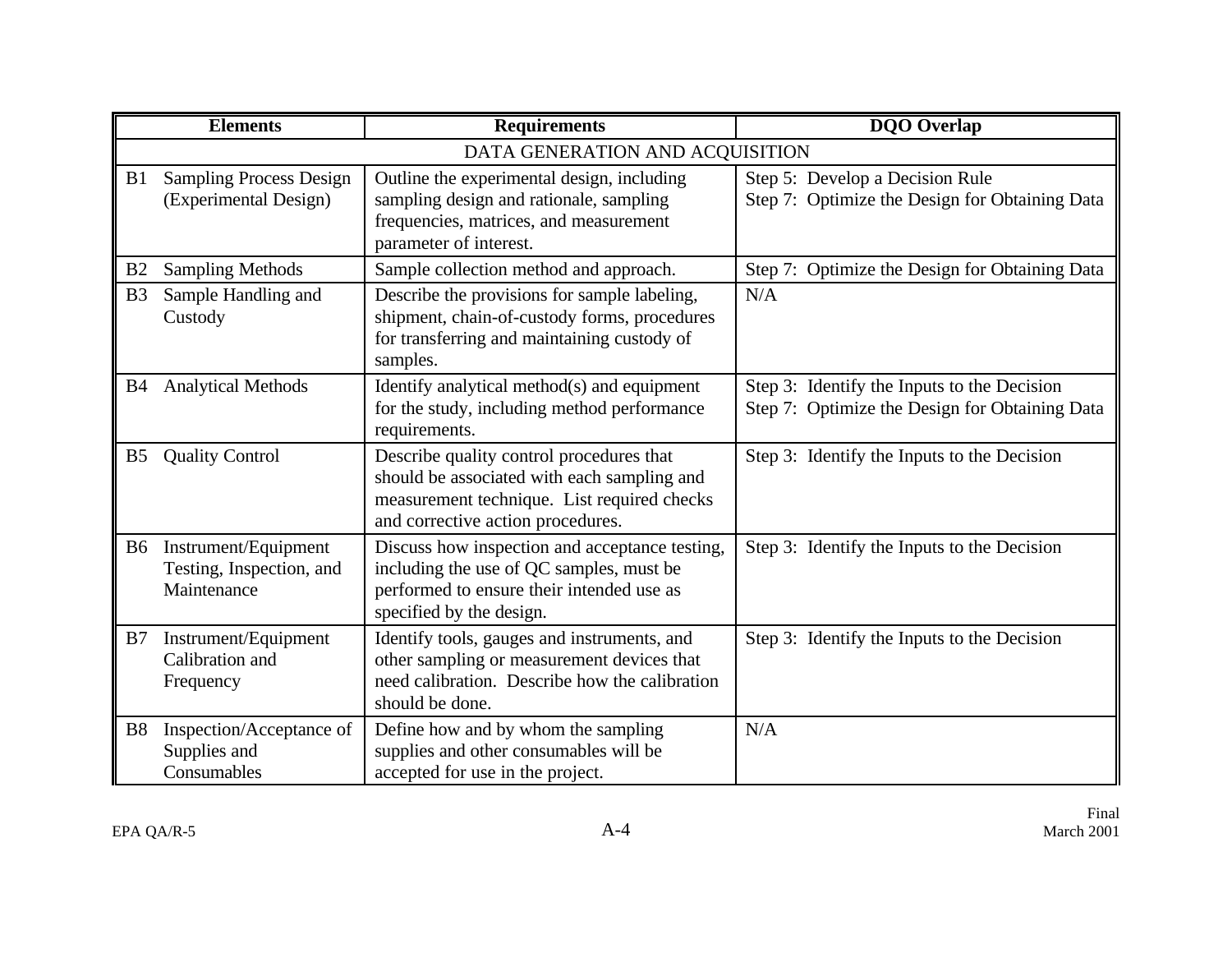|                | <b>Elements</b>                                 | <b>Requirements</b>                                                                                                                                                                                                                            | <b>DQO</b> Overlap                                                                            |  |  |
|----------------|-------------------------------------------------|------------------------------------------------------------------------------------------------------------------------------------------------------------------------------------------------------------------------------------------------|-----------------------------------------------------------------------------------------------|--|--|
| <b>B9</b>      | Non-direct<br><b>Measurements</b>               | Define the criteria for the use of non-<br>measurement data, such as data that come<br>from databases or literature.                                                                                                                           | Step 1: State the Problem<br>Step 7: Optimize the Design for Obtaining Data                   |  |  |
|                | <b>B10 Data Management</b>                      | Outline the data management scheme including<br>the path and storage of the data and the data<br>record-keeping system. Identify all data<br>handling equipment and procedures that will be<br>used to process, compile, and analyze the data. | Step 3: Identify the Inputs to the Decision<br>Step 7: Optimize the Design for Obtaining Data |  |  |
|                | ASSESSMENT AND OVERSIGHT                        |                                                                                                                                                                                                                                                |                                                                                               |  |  |
| C <sub>1</sub> | Assessments and<br><b>Response Actions</b>      | Describe the assessment activities needed for<br>this project.                                                                                                                                                                                 | Step 7: Optimize the Design for Obtaining Data                                                |  |  |
| C <sub>2</sub> | <b>Reports to Management</b>                    | Identify the frequency, content, and<br>distribution of reports issued to keep<br>management informed.                                                                                                                                         | N/A                                                                                           |  |  |
|                | DATA VALIDATION AND USABILITY                   |                                                                                                                                                                                                                                                |                                                                                               |  |  |
| D1             | Data Review,<br>Verification, and<br>Validation | State the criteria used to accept or reject the<br>data based on quality.                                                                                                                                                                      | Step 7: Optimize the Design for Obtaining Data                                                |  |  |
| D2             | Verification and<br><b>Validation Methods</b>   | Describe the process to be used for verifying<br>and validating data, including the chain-of-<br>custody for data throughout the lifetime of the<br>project.                                                                                   | Step 3: Identify the Inputs to the Decision                                                   |  |  |
| D <sub>3</sub> | <b>Reconciliation With User</b><br>Requirements | Describe how results will be evaluated to<br>determine if performance criteria have been<br>satisfied.                                                                                                                                         | Step 7: Optimize the Design for Obtaining Data                                                |  |  |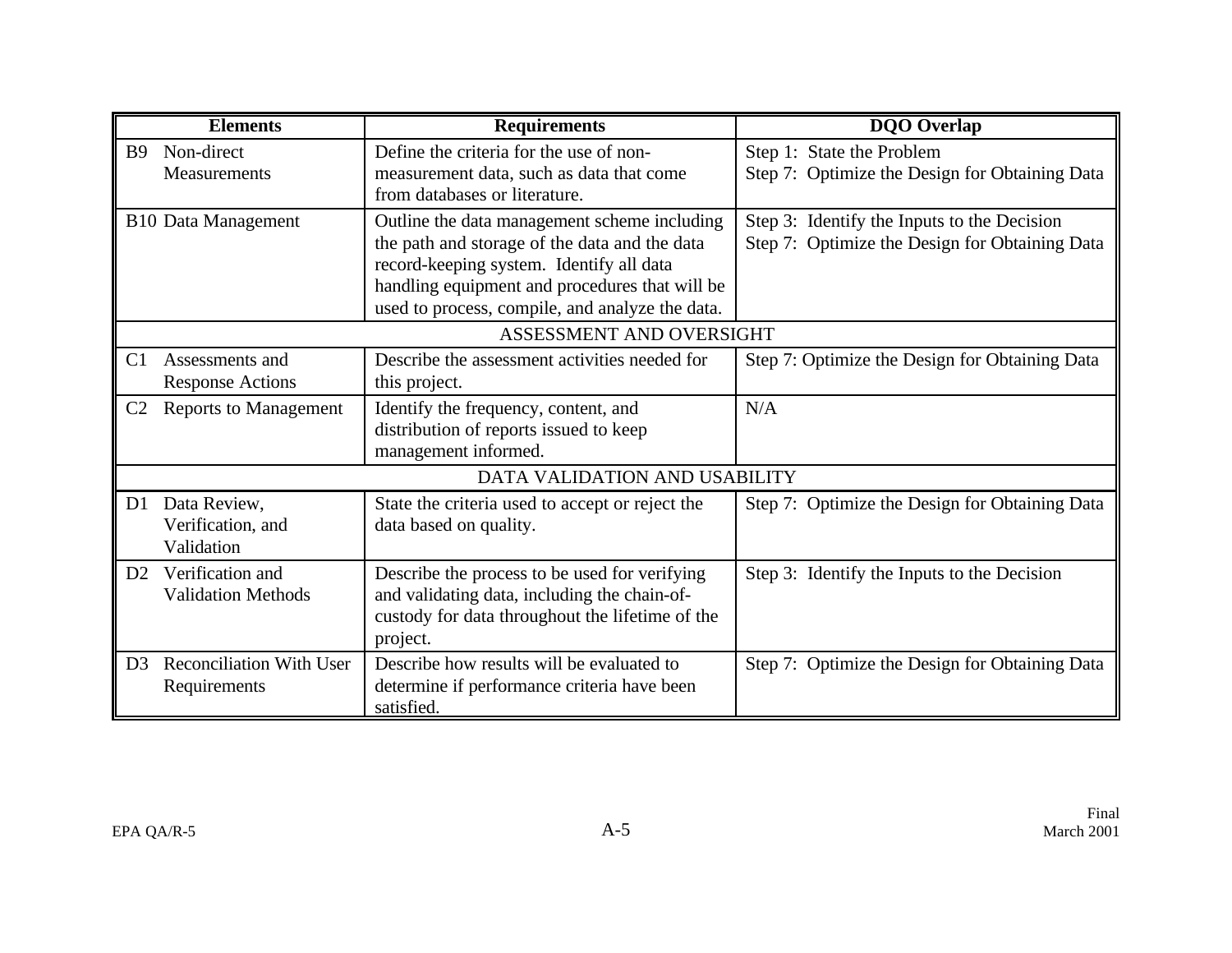(This page is intentionally blank.)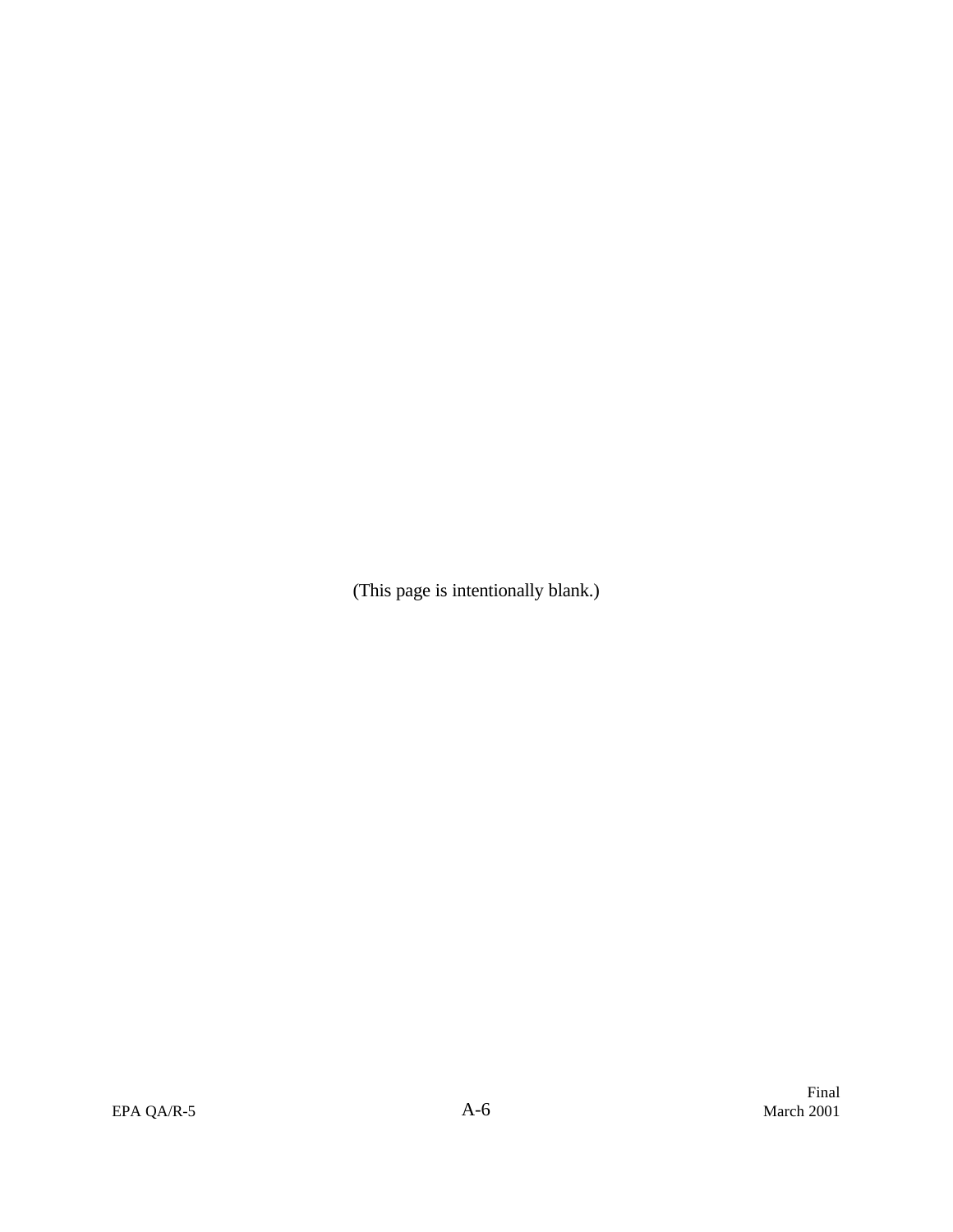# **APPENDIX B**

# **TERMS AND DEFINITIONS**

<span id="page-36-0"></span>**assessment** - the evaluation process used to measure the performance or effectiveness of a system and its elements. As used here, assessment is an all-inclusive term used to denote any of the following: audit, performance evaluation, management systems review, peer review, inspection, or surveillance.

**audit (quality)** - a systematic and independent examination to determine whether quality activities and related results comply with planned arrangements and whether these arrangements are implemented effectively and are suitable to achieve objectives.

**calibration** - comparison of a measurement standard, instrument, or item with a standard or instrument of higher accuracy to detect and quantify inaccuracies and to report or eliminate those inaccuracies by adjustments.

**chain-of-custody** - an unbroken trail of accountability that ensures the physical security of samples, data, and records.

**contractor** - any organization or individual that contracts to furnish services or items or perform work; a supplier in a contractual situation.

**data quality assessment** - a statistical and scientific evaluation of the data set to determine the validity and performance of the data collection design and statistical test, and to determine the adequacy of the data set for its intended use.

**data usability** - the process of ensuring or determining whether the quality of the data produced meets the intended use of the data.

**design** - specifications, drawings, design criteria, and performance requirements. Also the result of deliberate planning, analysis, mathematical manipulations, and design processes.

**environmental conditions** - the description of a physical medium (e.g., air, water, soil, sediment) or biological system expressed in terms of its physical, chemical, radiological, or biological characteristics.

**environmental data** - any measurements or information that describe environmental processes, location, or conditions; ecological or health effects and consequences; or the performance of environmental technology. For EPA, environmental data include information collected directly from measurements, produced from models, and compiled from other sources such as data bases or the literature.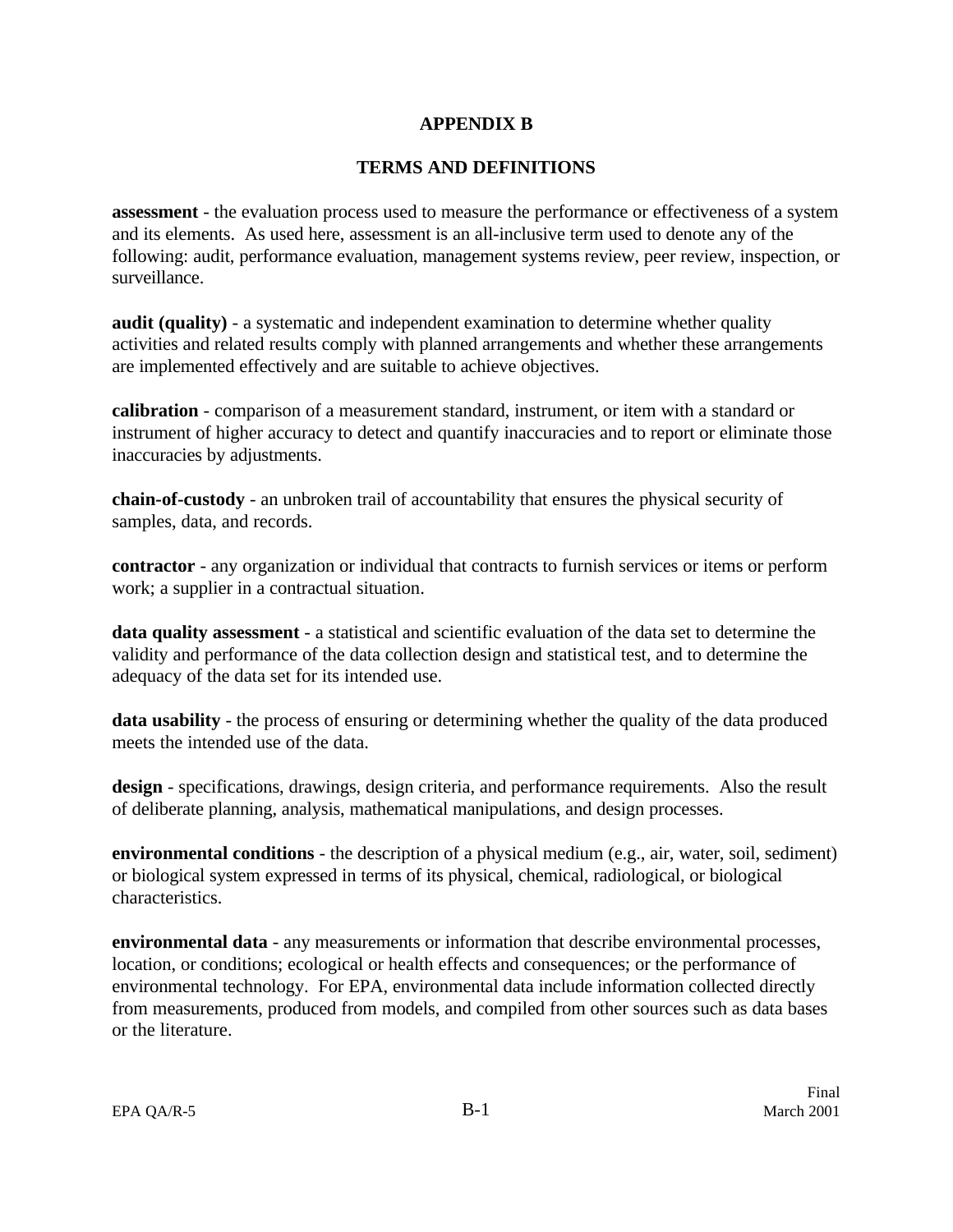**environmental data operations** - work performed to obtain, use, or report information pertaining to environmental processes and conditions.

**environmental processes** - manufactured or natural processes that produce discharges to or that impact the ambient environment.

**environmental programs** - work or activities involving the environment, including but not limited to: characterization of environmental processes and conditions; environmental monitoring; environmental research and development; the design, construction, and operation of environmental technologies; and laboratory operations on environmental samples.

**environmental technology** - an all-inclusive term used to describe pollution control devices and systems, waste treatment processes and storage facilities, and site remediation technologies and their components that may be utilized to remove pollutants or contaminants from or prevent them from entering the environment. Examples include wet scrubbers (air), soil washing (soil), granulated activated carbon unit (water), and filtration (air, water). Usually, this term will apply to hardware-based systems; however, it will also apply to methods or techniques used for pollution prevention, pollutant reduction, or containment of contamination to prevent further movement of the contaminants, such as capping, solidification or vitrification, and biological treatment.

**financial assistance** - the process by which funds are provided by one organization (usually government) to another organization for the purpose of performing work or furnishing services or items. Financial assistance mechanisms include grants, cooperative agreements, performance partnership agreements, and government interagency agreements.

**graded approach** - the process of basing the level of application of managerial controls applied to an item or work according to the intended use of the results and the degree of confidence needed in the quality of the results.

**independent assessment** - an assessment performed by a qualified individual, group, or organization that is not a part of the organization directly performing and accountable for the work being assessed.

**information resources management** - the planning, budgeting, organizing, directing, training and controls associated with information. The term encompasses both information itself and related resources such as personnel, equipment, funds and technology.

**inspection** - an activity such as measuring, examining, testing, or gauging one or more characteristics of an entity and comparing the results with specified requirements in order to establish whether conformance is achieved for each characteristic.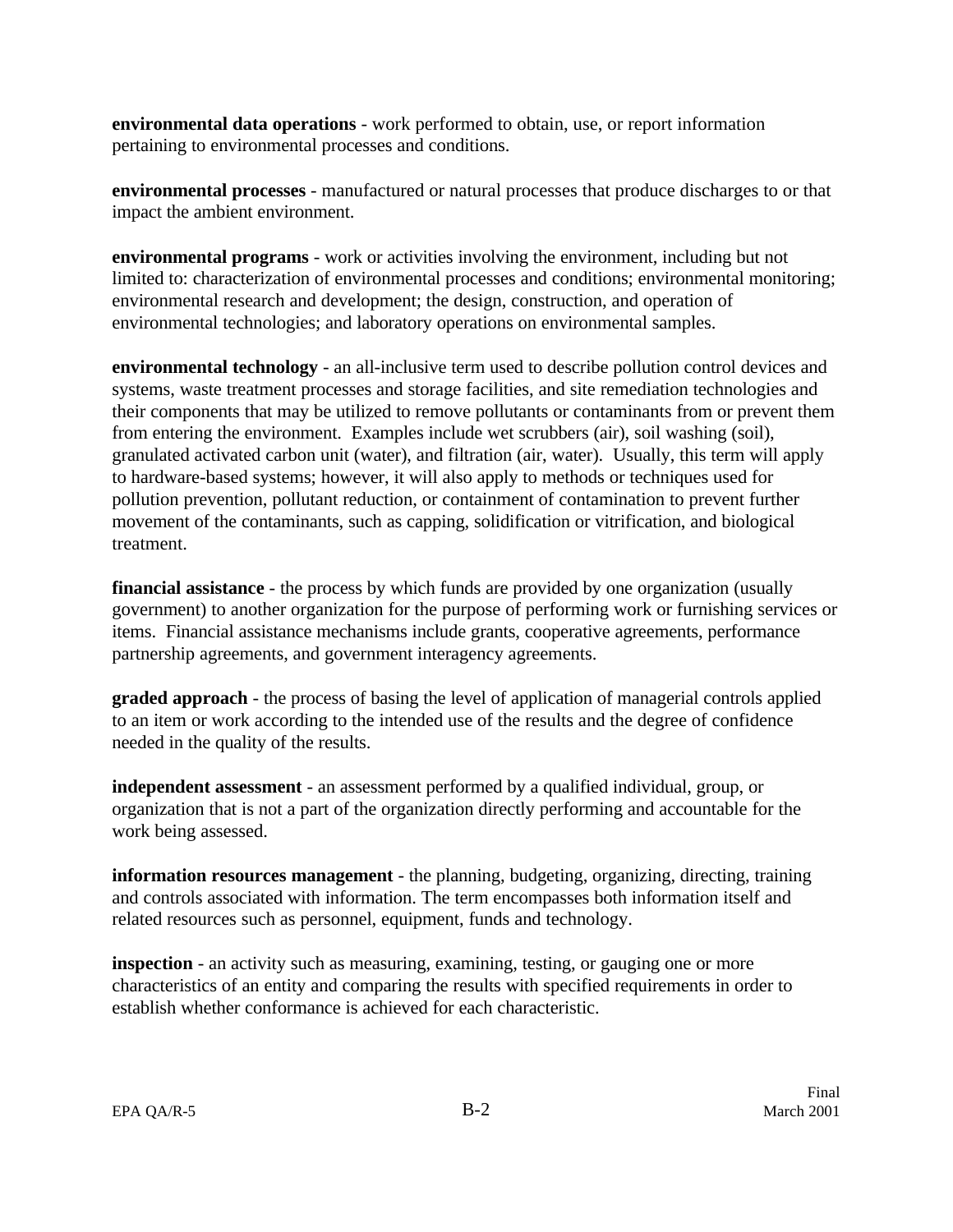**management system** - a structured, non-technical system describing the policies, objectives, principles, organizational authority, responsibilities, accountability, and implementation plan of an organization for conducting work and producing items and services.

**method** - a body of procedures and techniques for performing an activity (e.g., sampling, modeling, chemical analysis, quantification) systematically presented in the order in which they are to be executed.

**participant** - when used in the context of environmental programs, an organization, group, or individual that takes part in the planning and design process and provides special knowledge or skills to enable the planning and design process to meet its objective.

**performance evaluation** - a type of audit in which the quantitative data generated in a measurement system are obtained independently and compared with routinely obtained data to evaluate the proficiency of an analyst or laboratory.

**quality** - the totality of features and characteristics of a product or service that bear on its ability to meet the stated or implied needs and expectations of the user.

**quality assurance (QA)** - an integrated system of management activities involving planning, implementation, documentation, assessment, reporting, and quality improvement to ensure that a process, item, or service is of the type and quality needed and expected by the client.

**quality assurance manager** - the individual designated as the principal manager within the organization having management oversight and responsibilities for planning, documenting, coordinating, and assessing the effectiveness of the quality system for the organization.

**quality assurance project plan** - a document describing in comprehensive detail the necessary QA, QC, and other technical activities that must be implemented to ensure that the results of the work performed will satisfy the stated performance criteria.

**quality control (QC)** - the overall system of technical activities that measures the attributes and performance of a process, item, or service against defined standards to verify that they meet the stated requirements established by the customer; operational techniques and activities that are used to fulfill requirements for quality.

**quality management** - that aspect of the overall management system of the organization that determines and implements the quality policy. Quality management includes strategic planning, allocation of resources, and other systematic activities (e.g., planning, implementation, documentation, and assessment) pertaining to the quality system.

**quality management plan** - a document that describes a quality system in terms of the organizational structure, policy and procedures, functional responsibilities of management and